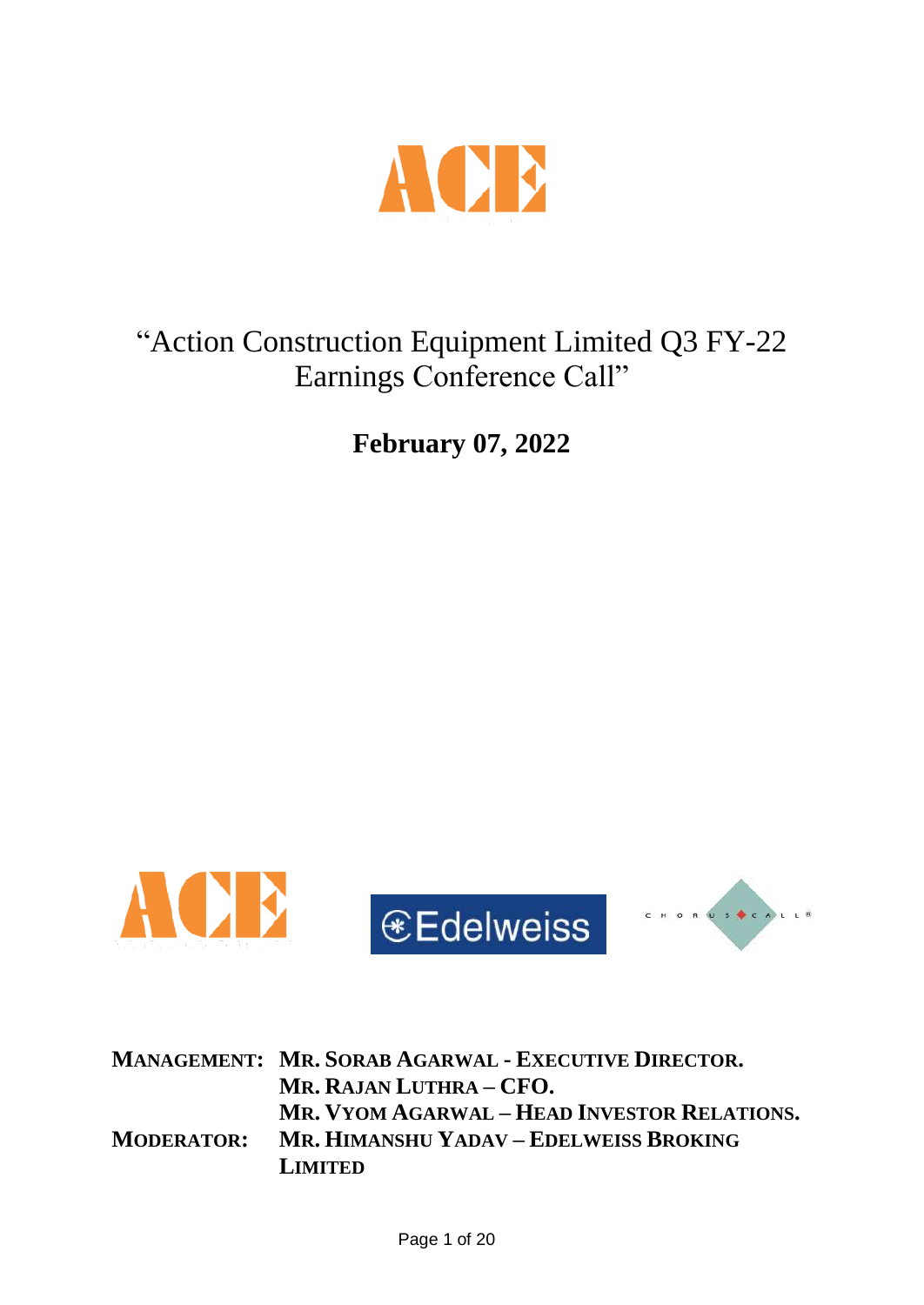

- **Moderator:** Ladies and gentlemen, good day and welcome to the Action Construction Equipment Limited Q3 FY22 Earnings Conference Call hosted by Edelweiss Broking Limited. As a reminder, all participant lines will be in the listen only mode. And there will be an opportunity for you to ask questions after the presentation concludes. Should you need assistance during the conference call please signal an operator by pressing "\*" then "0" on your touchtone phone. Please note that this conference is being recorded. I would now like to turn the conference over to Mr. Himanshu Yadav from Edelweiss Broking Limited. Thank you and over to you sir.
- **Himanshu Yadav:** Thank you. Good afternoon everyone. On behalf of Edelweiss Wealth, I welcome you all to the call. From the management we are joined by Mr. Sorab Agarwal - Executive Director, Mr. Rajan Luthra – CFO and Mr. Vyom Agarwal – Head Investor Relations. We will have opening remarks by the management followed by Q&A session. Thank you and over to you sir.
- **Sorab Agarwal:** Good afternoon everybody. I am Sorab Agarwal. And welcome to this Earnings Conference Call for discussing the results for the quarter and nine months ended 31st December 21. We hope that you are all staying safe and healthy. Along with me in today's earnings call we have our CFO, Mr. Rajan Luthra and our Head of Investor Relations, Mr. Vyom Agarwa. I hope that all of you have had a chance to look at the company's financial statements and earnings presentation which have been circulated and uploaded at the stock exchanges.

To brief you on the financial performance for the third quarter of FY22. The operational revenue grew by 9% on year-on-year basis to 437 crores which is our best ever quarter three revenue so far. With an EBITDA of Rs.44.50 crores. The EBITDA margins stood at 10.20% (even in the wake of unabated and unprecedented inflationary pressures and lackluster festive season coupled with Omicron scare November onwards). The profit before tax stood at 8.5% that is around 37.06 crores and PAT margin was at 6.3% around 27.54 crores. In the backdrop of continued input cost inflation, we have dynamically manage the business to deliver margins in a consistent range over a period of time.

For the nine months ended FY22, the operational revenue grew by 45% as compared to similar period of FY21 and stood at 1119 crores with EBITDA of 114 crores which is 48% growth on year-on-year basis and PAT of Rs.70 crores which is 69% growth on year-on-year basis. The EBITDA margin of 10.20% and net profit margins of 6.2% are also better as compared to last year, nine months results.

Now, let me give you a sequential perspective. For the third quarter FY22 the operational revenue grew by 21% on quarter-on-quarter basis. The EBITDA during the quarter increased by 20% on quarter-on-quarter basis, and PBT and PAT numbers registered a growth of 24% and 20% respectively. In the crane segment during the quarter gone by, we reiterated our dominant market leadership position and registered revenue of Rs. 269 crores with margins of 11.75%. The construction equipment segment clocked revenue of Rs. 47 crores with EBITDA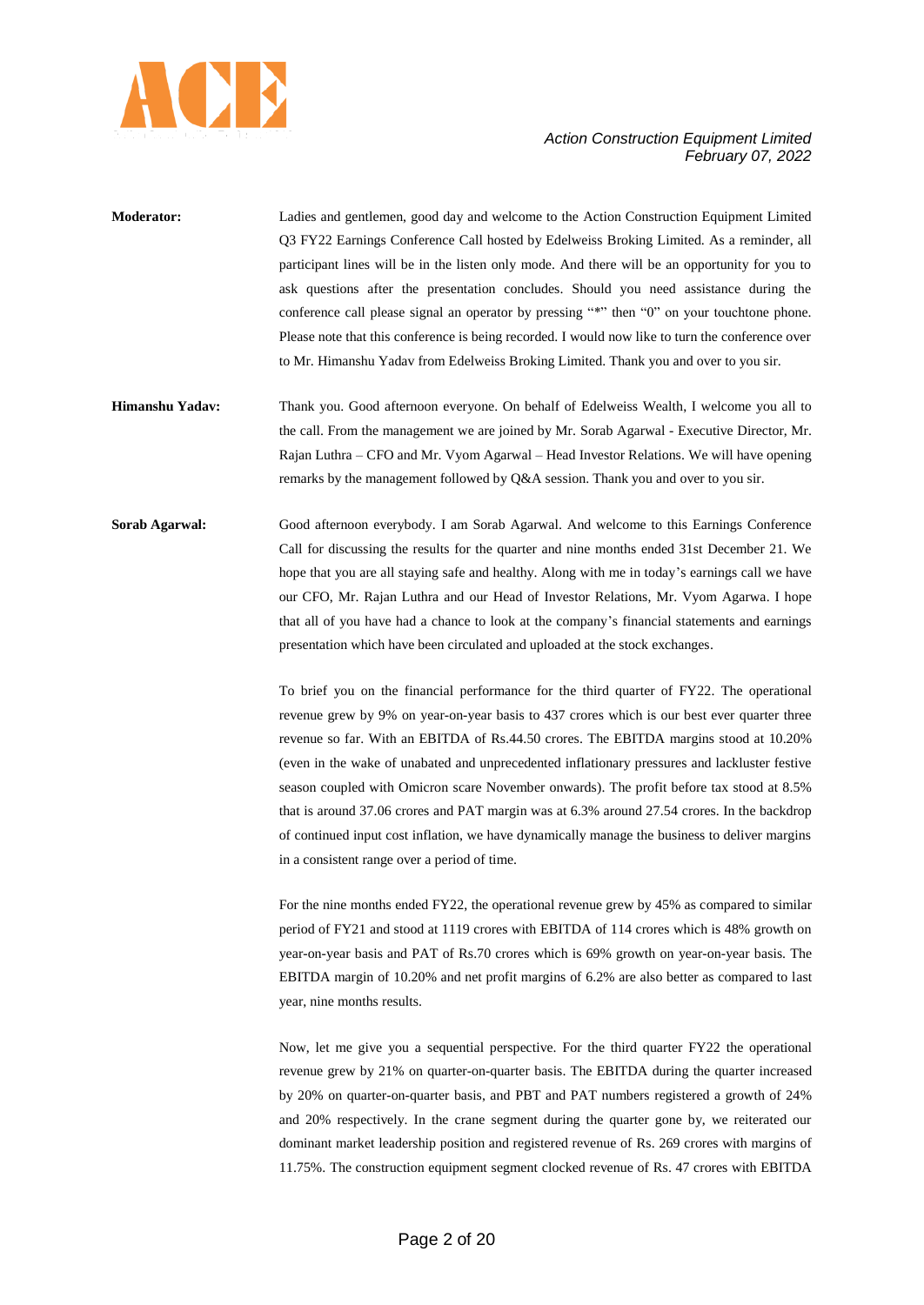

of 5.45%. The Material Handling segment recorded revenue of Rs. 43 crores with margins at 11.76% and the agri division registered revenue of Rs. 77 crores while maintaining margins at 8.26%. Thereby registering growth in all of our four segments. In the last quarter the company further expanded its business in the defense sector by getting an order for supply of special mobile cranes to defense R&D organization, and also received an order for supply of special truck mounted Multi-function cranes from prominent electricity department. Our regular innovations and persistent R&D efforts make us capable to deliver such equipment under the Atmanirbhar Bharat initiative of the government.

On the operational side the commodity inflation continues to be a significant headwind for the industry. The prices for many commodities continue to be at multiyear high, steels, metal, crude, rubber and allied product prices continue to be at elevated levels. So, in summary, while the operating environment improved, it has remained challenging. Further we expect that inflationary trend will continue in the current quarter also and it may lead to some pressure on margin profile in the near term. In these challenging times, we are confident that a clear and compelling strategy, together with our growth fundamentals and operational excellence will hold us in good stead. We remain focused to deliver on our growth agenda, growth that is consistent, competitive and profitable. We will try and continue to manage the delicate balance of ensuring competitiveness of our brand and keeping our EBITDA margin in a healthy range.

The past two years were tough for the nation and the economy. Appearance of Omicron variant even before the economy had completely recovered from the shocks of previous two waves, has made the environment more challenging. COVID cases have risen again in January and it is a reminder for all of us that the pandemic is not over yet. In the challenging circumstances, your company has a much stronger, thanks to our team members who kept their focus on serving our customers.

Looking ahead, we raised our revenue growth guidance to at least 23-24% in the current year against our last guidance of 15-20% growth with sustained EBITDA margins. Further, our honorable Finance Minister, has presented the union budget with a focus on digitization infrastructure spends and ease of doing business. The budget is in line with the vision of our Prime Minister to make India Atmanirbhar and a digital giant. Capital expenditure outlay will be stepped up to 35.4% from INR 5.54 lakh crores to INR 7.5 lakh crores in this coming year. Also, the effective capital expenditure of the central government is estimated at INR 10.68 lakh crores in FY23, equivalent to 4.1% of GDP. Allocation towards capital expenditure and infrastructure layout, including the PM Gati Shakti initiatives, that sets our realistic and inclusive vision for the nation. This makes us believe that the demand scenario should be further strengthened and will provide our company's strong growth momentum in the medium to long term. With this, I would like to open the call for question-and-answer sessions. Thank you.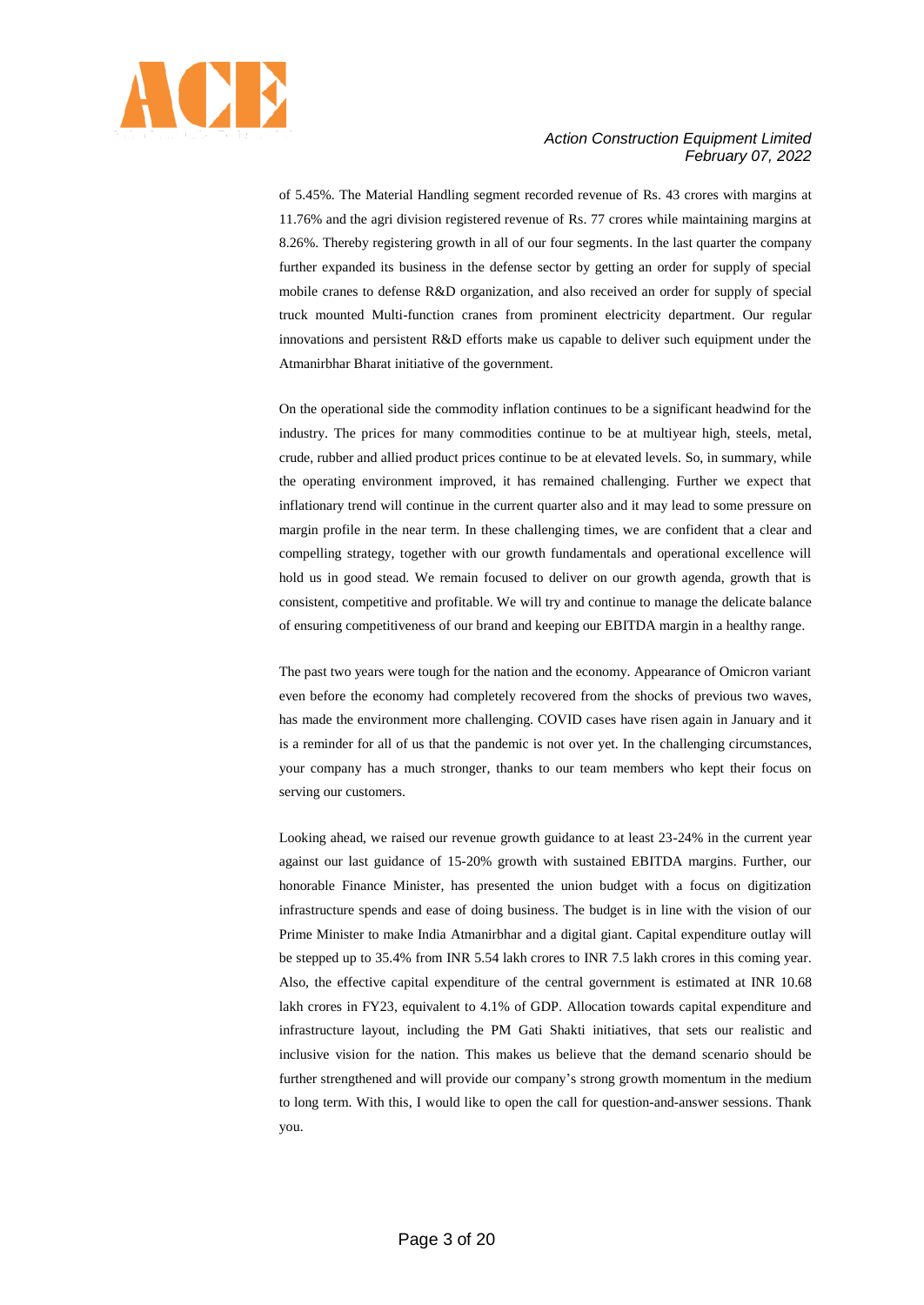

- **Moderator:** Thank you very much. Ladies and gentlemen, we will now begin the question-and-answer session. The first question is from the line of Surat Devra from Paladin Capital. Please go ahead.
- **Surat Devra:** Your results actually were very strong relative to what we're seeing in the industry in terms of volume growth sequentially, as well as year-on-year. Could you give us some insight as to how you manage to, whether you're taking share or what you're seeing on the ground in terms of demand and activity?
- **Sorab Agarwal:** Last quarter, we were expecting a good festive season but somehow it was not up to our expectations. But even then in the wake of that like I mentioned in my address as well. We were able to put together our show, our customers, our orders and we were able to deliver a decent set of numbers. Whereas for most of our competition in similar industry have de-grown and especially with respect to the construction equipment segment, the entire industry in the last quarter has de-grown by around 23% whereas we were still able to make headways and increase our revenue on quarter-on-quarter and year-on-year basis. And that is primarily because I would say that our base is small and there is a lot to be done for us in the construction equipment space. So, that was one of the prime sectors in backhoe loaders and other things we were able to increase and yes with respect to cranes which is our core business about 60- 65% of the company's business we are in any case very aggressive and our country on the lookout to increase market share and I am sure we have been able to manage some extra market share here. Exact quantum will be very difficult to quantify at this juncture. But yes, definitely 1% or 2% gain there looks evident but again, we've done a strong show and we hope to continue that, agri definitely quarter three generally good for us and that has happened again. And then like I said in construction equipment and in agri also our market share, our base is small and then like I've always said in the past for us to be able to grow there should not be very difficult and that is what we are focused on. Thank you.
- **Surat Devra:** So, it seems like a lot of the industry players have declined about 30% and you've been able to grow your volume. So, is it because you're offering more lenient credit or offering better pricing, because what we're hearing is that the demand environment is slowed down because there's a lot of slowness in the tendering of orders. So, the contractors are not in a position to come up and pay for the equipment.
- **Sorab Agarwal:** Like I've always said in the past, the sales or a customer decision to buy is primarily dependent on obviously the right product, the right price at the right service point level and that has been our focus throughout, to be able to provide a product which is competitively or technically I would say, much superior in terms of parameters, functions or abilities and reliability as well. So, I'm sure that has also played a role apart from that yes, prices are generally competitive, but it is at November again we have raised our prices, increase prices, to be able capture the steel price increase it was happening in October and November. So, it is the right mix of right product, right price and right customer support and customer friendliness .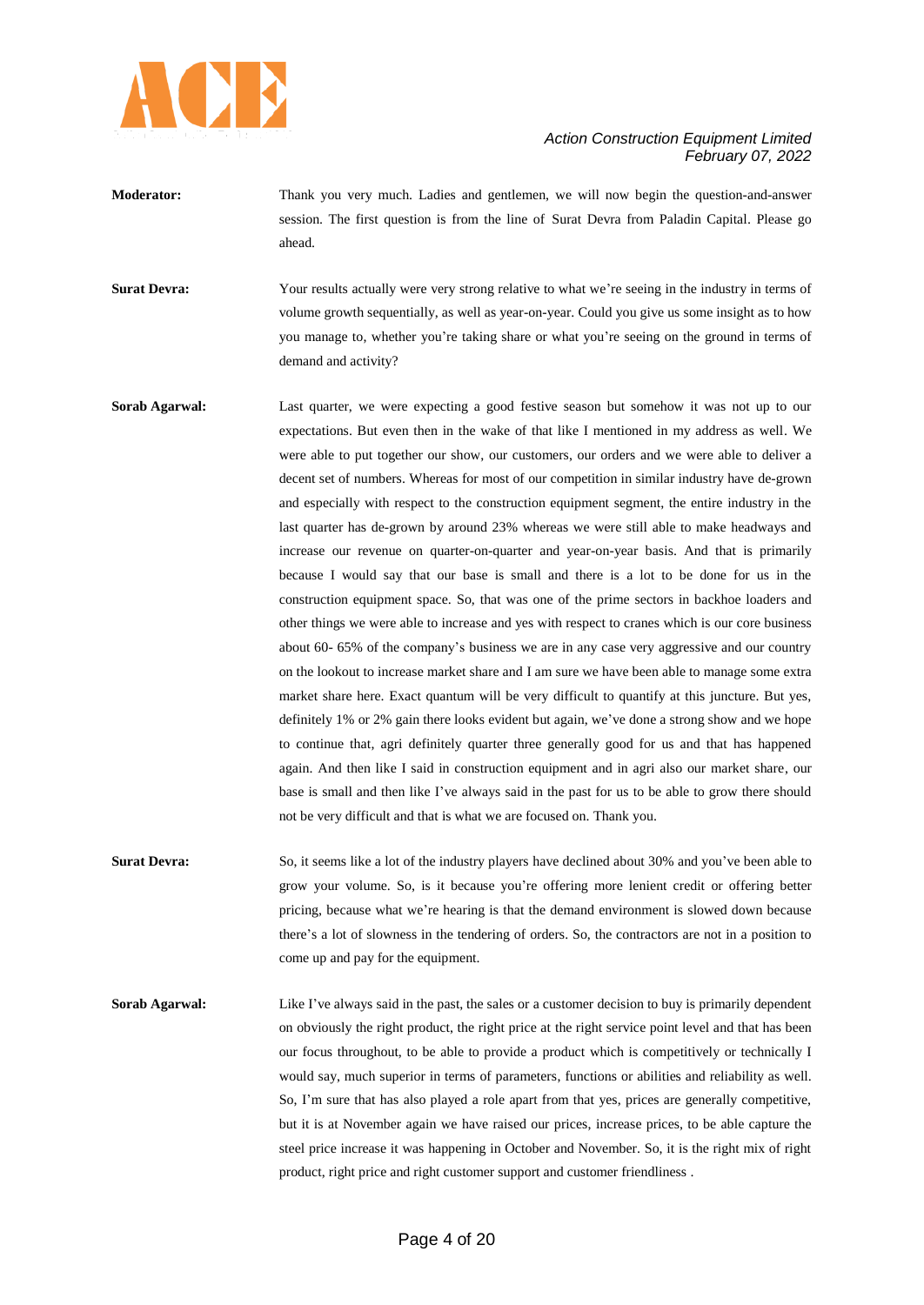

| <b>Surat Devra:</b> | Got it. And just two quick questions, one is could you give us the receivables number for this |
|---------------------|------------------------------------------------------------------------------------------------|
|                     | quarter?                                                                                       |
|                     |                                                                                                |

- **Sorab Agarwal:** Which number can you repeat your question?
- **Surat Devra:** Accounts receivable on the balance sheet?

**Rajan Luthra:** In terms of DSOs receivables are slightly better compared to previous quarter it is for 33 days as compared to 52 of the last year.

**Surat Devra:** How much is it?

**Rajan Luthra:** DSO is 46 days as compared to 52 of the corresponding last year and 48 for the March ending and in terms of value it is nearly 200 crores.

**Rajan Luthra:** And thank you for that. And lastly any update on the M&A plan for which we have done the **–** QIP?

- **Sorab Agarwal:** Yes, we had raised money for inorganic growth and we are already working on two smaller options, consolidate the market and we have already, a basic understanding is in place and hopefully within this quarter, we should be able to inform the exchanges regarding the activities that are taking place.
- **Moderator:** Thank you. The next question is from the line of Vineet Mehta from Sameeksha Capital. Please go ahead.
- **Vineet Mehta:** My first question was regarding the end user market as the previous questioner asked that there is a slowdown in the industry. So, I wanted to understand from the end user point of industry where have we seen the demand coming from, whether it comes from the intra space or the real estate space, could you give more color on that?
- **Sorab Agarwal:** I feel that the demand at the end user space has not decreased, please mark my words, the demand at the end user has not decreased. Only thing is because of so much input cost increase and inflation coupled with that most of the industry move to BS4 regime where the engine and the machine cost further increase because of the BS4 engines. The rental segment which caters to the end users also, they have been a little slow and it will vary because the prices have really gone up quite a lot for most of the cranes and different types of construction equipment. And that is the main reason, that the market generally on the whole has been a little subdued. But end user demand remains and specifically with respect to sectors if we talk of we have seen traction totally in the infra side especially after monsoon and real estate has picked up very well especially November onwards with respect to our tower cranes and on the whole even industrial and manufacturing side of our business has been doing reasonably okay.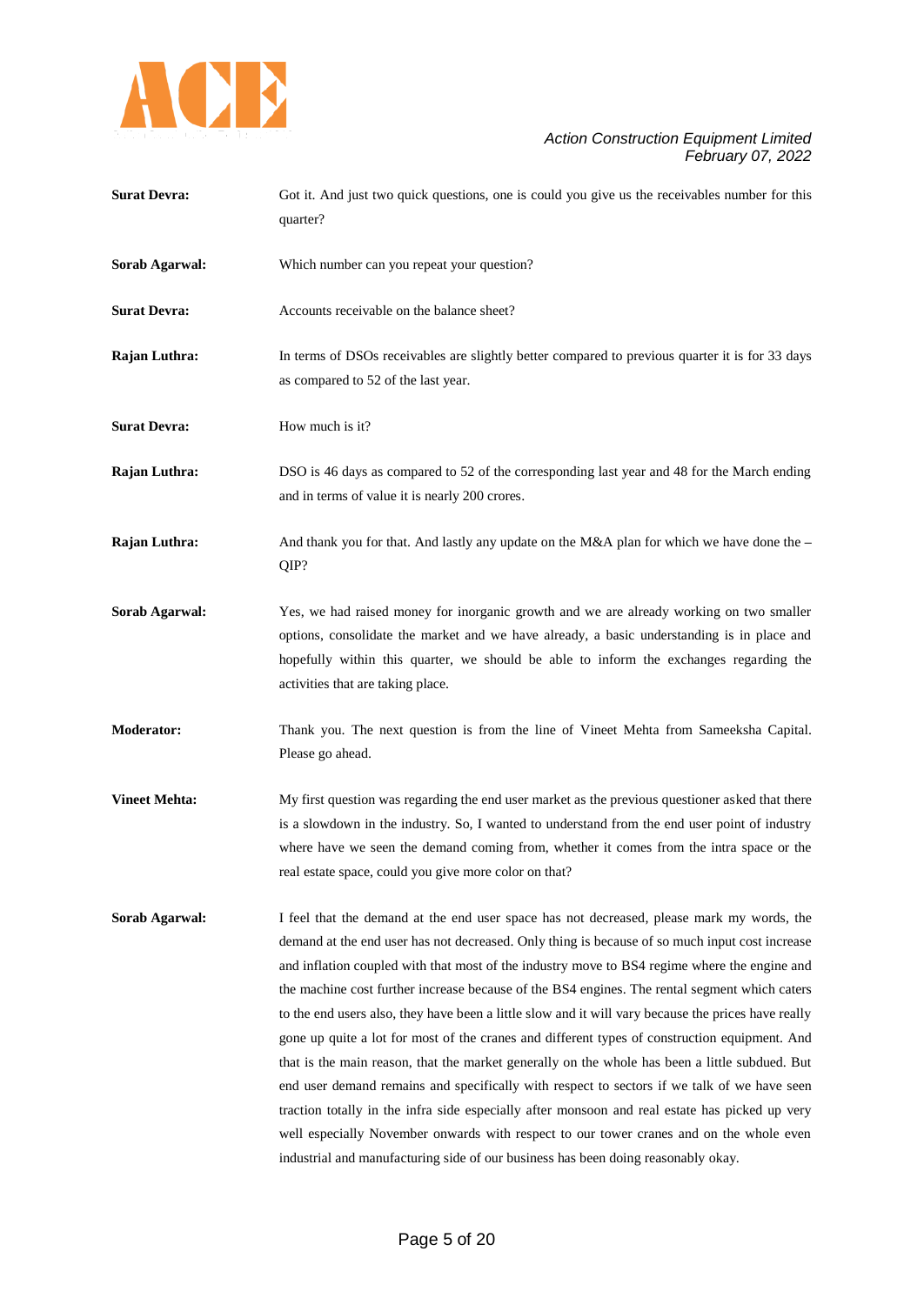

- **Vineet Mehta:** Okay, that was helpful and my second question was regarding our agri equipment. So, what is the major constituent of the agri equipment sales and the margins in the agri equipment are increasing but are still lower than our other segments. So, when can we expect the margins of the agri division to reach to our normal average of 10-12%?
- **Sorab Agarwal:** The consequence for our agri business are our tractor business and harvester business and also some amount of the Rotavator which is a very, very small quantum primarily it is tractors. And yes, with respect to margins unfortunately, because of all the input cost pressures and whatever we could pass on to the customers, they seem to be on slightly reduced level or there is scope of improvement. So, going forward now that most of the inflation and part has happened, hopefully and yes, with our numbers further increasing and operating leverage further kicking in going forward into the next year, I'm sure we'll be able to bring these margins above 10% into 12%, 13% levels. We are very confident of that.
- **Vineet Mehta:** Okay. And could you give the split of agri equipment division between tractors and harvesters and others?
- **Sorab Agarwal:** Mr. Luthra in percentage if you could give an idea of the revenue split between harvesters and tractors? what is lying in front me for the last quarter we have done about 43 crores of tractors approximately.
- **Rajan Luthra:** Rough, 60% in tractor balance is harvester.
- **Vineet Mehta:** Okay, thank you. And my next question, one bookkeeping question, what would be the total working capital requirement last quarter versus this quarter?
- **Rajan Luthra:** The total working capital of the last quarter was about roughly about 62 days.
- **Sorab Agarwal:** You are saying it the opposite, what the data that I have is, for the last quarter was 76 days and this quarter it is 62 days.
- **Rajan Luthra:** Yes, so my current quarter is 62 and the corresponding last quarter was 76. So, we have improved on that.
- **Moderator:** Thank you. The next question is from the line of Puneet Anand from Emkay Global. Please go ahead.
- **Puneet Anand:** So, as Mr. Sorab told that year probably we will land with a 23-24% sales growth. If I look into nine months number which we have done around 1120 crores. So, this means that 4Q will probably be a 10% decline over last 4Q is that understanding right?
- **Sorab Agarwal:** I don't think that will not be the scenario if I'm not wrong, we did about 450 or 460 crores in Q4 last year. I don't have that in front of me, but it was around 460.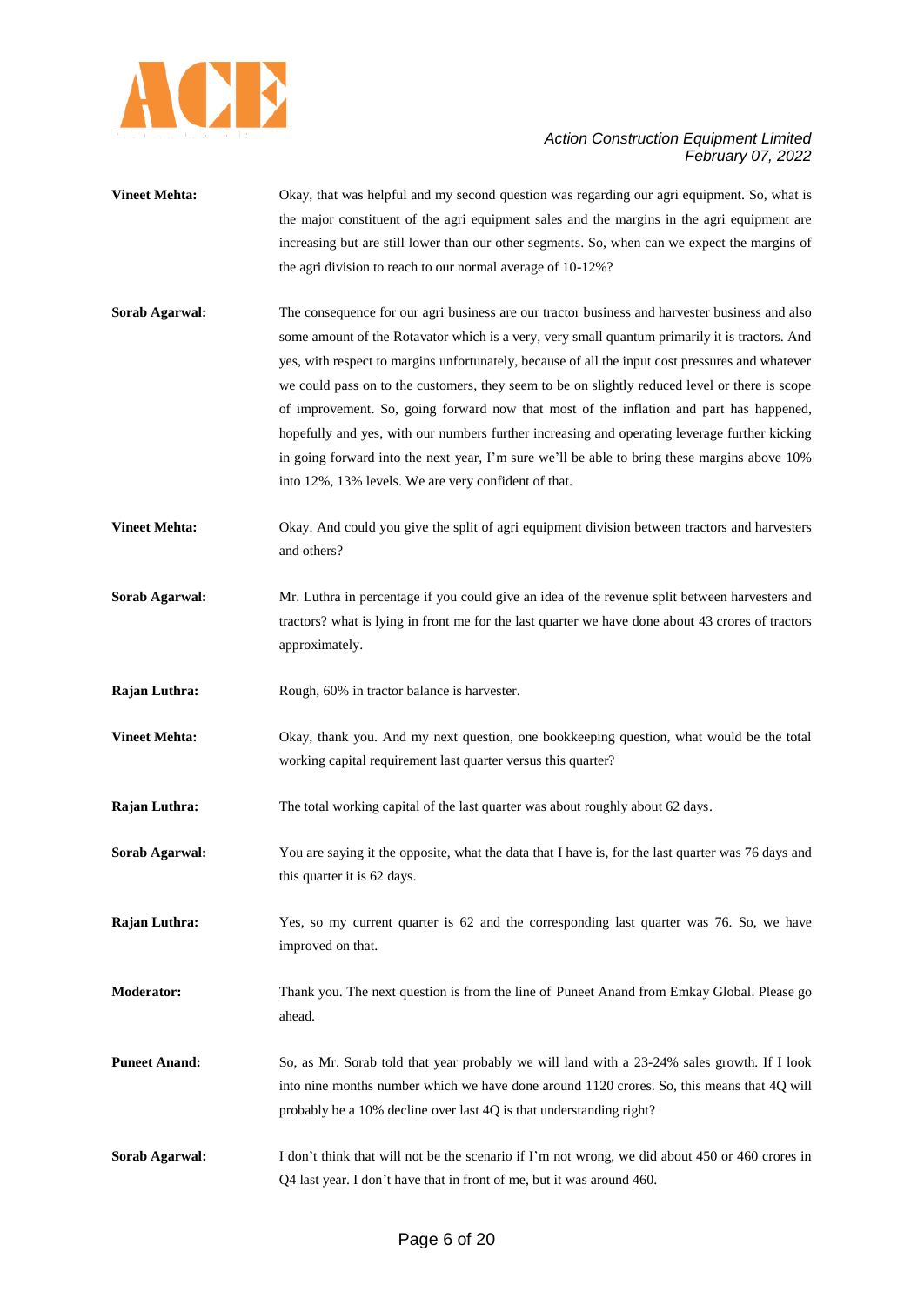

- **Sorab Agarwal:** In the last March 21 we did 457, most probably the current quarter will be similar to that number. It will decline, but the base was slightly higher than last March 21.
- **Puneet Anand:** No, because the 23% that you said just.
- **Sorab Agarwal:** More than that for me to answer your question. If it does not happen then we a quite didn't happen.
- **Puneet Anand:** I though it should be better than what you are saying, that is the reason I asked.
- **Sorab Agarwal:** It will be better.

**Puneet Anand:** Yes. Secondly, sir if you can just highlight that since last year what has been the increase in RM and how much have we been able to pass on the price hike side?

- **Sorab Agarwal:** The gap you can very well see in our balance sheet is about close to 2%. We were very hopeful when this year began that we should be at 11-12% EBITDA levels and we are struggling at about 10%. Difference in our sales price realizations and the RM input cost that have gone up is close to about 1.5%, 2% which we have not been able to capture, this is on top of that we have actually increased our cost even, I forgot myself because we keep on increasing them so much in the last six months, one year, but I think 20%, 25% cost, our selling prices have gone up. So, even with that, but yes, still about 1.5%, 2% needs to either increase in the RM or needs to increase in our sales price to bring us to a 12% EBITDA level in the company first thing and hopefully going forward, we are expecting a robust next year. So, that should in any case, even without the sales price going up any further because as it is it is pretty elevated and assuming that the input cost remains similar if it does not go down. So, with operating leverage further kicking in with our revenue increasing in the next year as we feel it will happen. So, that would definitely give us leverage to improve our margins further going into next year.
- **Puneet Anand:** And I understand its slightly early, but any broader number where one can look into F23 what could be a sales growth number?
- **Sorab Agarwal:** Best time would be middle end of March. Looking at the current scenario, off the top, I can say that doing a 15%, 20% should be easy. But, when I put the numbers together and look at the momentum and look at the overall amount of infrastructure, real estate activity happening, including manufacturing, and three of our main segments cater to these very things as only intra, real estate, manufacturing. So, it can definitely be much faster than that. Sometime around middle end March or let say early April would be the best time but 15%, 20% is what we can easily assume. You would love if it is around 25% 30% of all.
- **Puneet Anand:** And sir lastly, on the backhoe side, you guys have been putting a lot of effort to increase the overall shed, if you can just shed some light, how has this nine months been, in terms of the how backhoe as an industry has moved, and how we have been able to do. Thank you.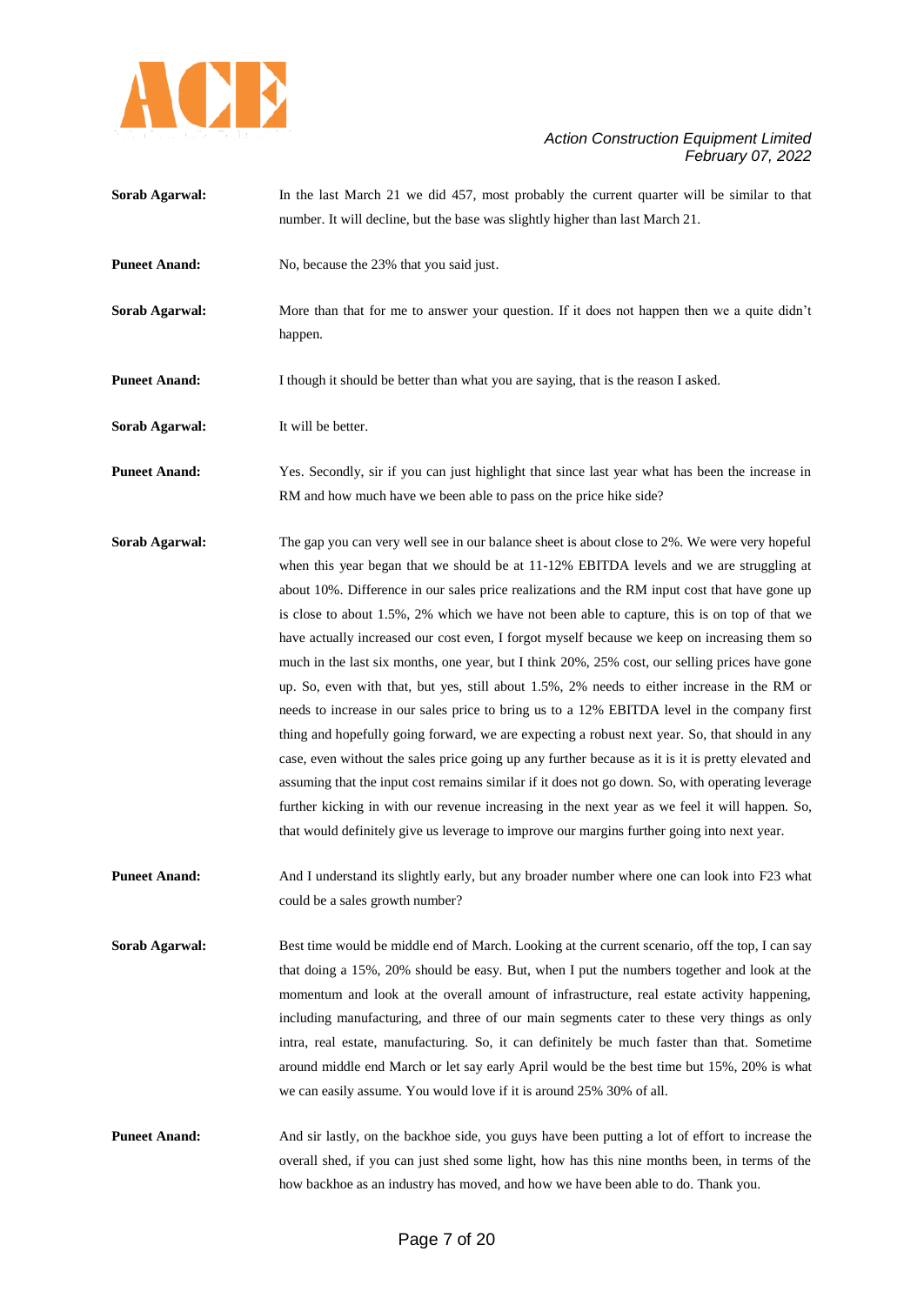

**Sorab Agarwal:** If we talk of the industry, till September end even the BS3 machines which were in stock were allowed to be sold. But we transition to BS4 in April. So, that means we were selling our machines which were more expensive, as compared to the biggest of the competition first five, six months of the year, and we did a reasonable job. But unfortunately, post September when the actual price effect, I don't know what's gone wrong with the market, the backhoe loader market really savage to squeeze from October, November onwards and November primarily because of the Omicron scare and the financers were also getting a little jittery. And unfortunately, that continued well into January, because January is also nearly finished. So, there is something wrong with the road construction equipment and the backhoe market as a whole in the country. And like I mentioned, it did go down by 23% year-on-year numbers with respect to similar machines in the last year that is the data we have from ACMI, which is the Association of Construction Manufacturers in India. So, backhoe industry in the last quarter, yes it was squeezed, there's something wrong because like I said our base is small and then our intention is to grow so, we have been able to do that, making a pace of growth might not be what we were looking at in this year, it might be slightly slower than that because of like I said price increases and the market squeezing. But definitely we are on the growth track. So, maybe we start this year, next year we'll show brilliant colors there as well.

- **Puneet Anand:** And when you say this 23% de-growth in the industry, this you're saying for the entire sea which includes all our portfolio right?
- **Sorab Agarwal:** That basically includes more or less everything because certain aspects have maintained or grown like claims, or even concrete and crushing machines. Certain equipment has maintained or grown but on the whole it has gone on the 23%. I am sure we can dig out data from that report how much exactly backhoe loader has gone down in percentage, somehow I don't remember it off.
- **Puneet Anand:** And as you rightly said, to the other participant that while demand remains and demand remains robust, but it's largely the input cost and along with that the BS4 transition of the engines that has impacted the rental segment.

**Sorab Agarwal:** Yes.

**Puneet Anand:** And rental segments is like 50% of the market and how much would be sir?

**Sorab Agarwal:** 50 or more, very difficult to quantify precisely because it keeps on fluctuating but more than 50%. And the rental industry is small, big, organized, unorganized, has still not come to terms with the costing of new machines vis-à-vis the rentals we are getting. So, it is a catch 22 type of situation or a cat and mouse type of thing that as soon as now obviously the demand is pretty robust and we have seen a very strong January and going forward we see a very healthy February, I'm sure March would be good. Now that Omicron is also more or less behind us India is getting less than one lakh cases. So, all in all put together as soon as certain rate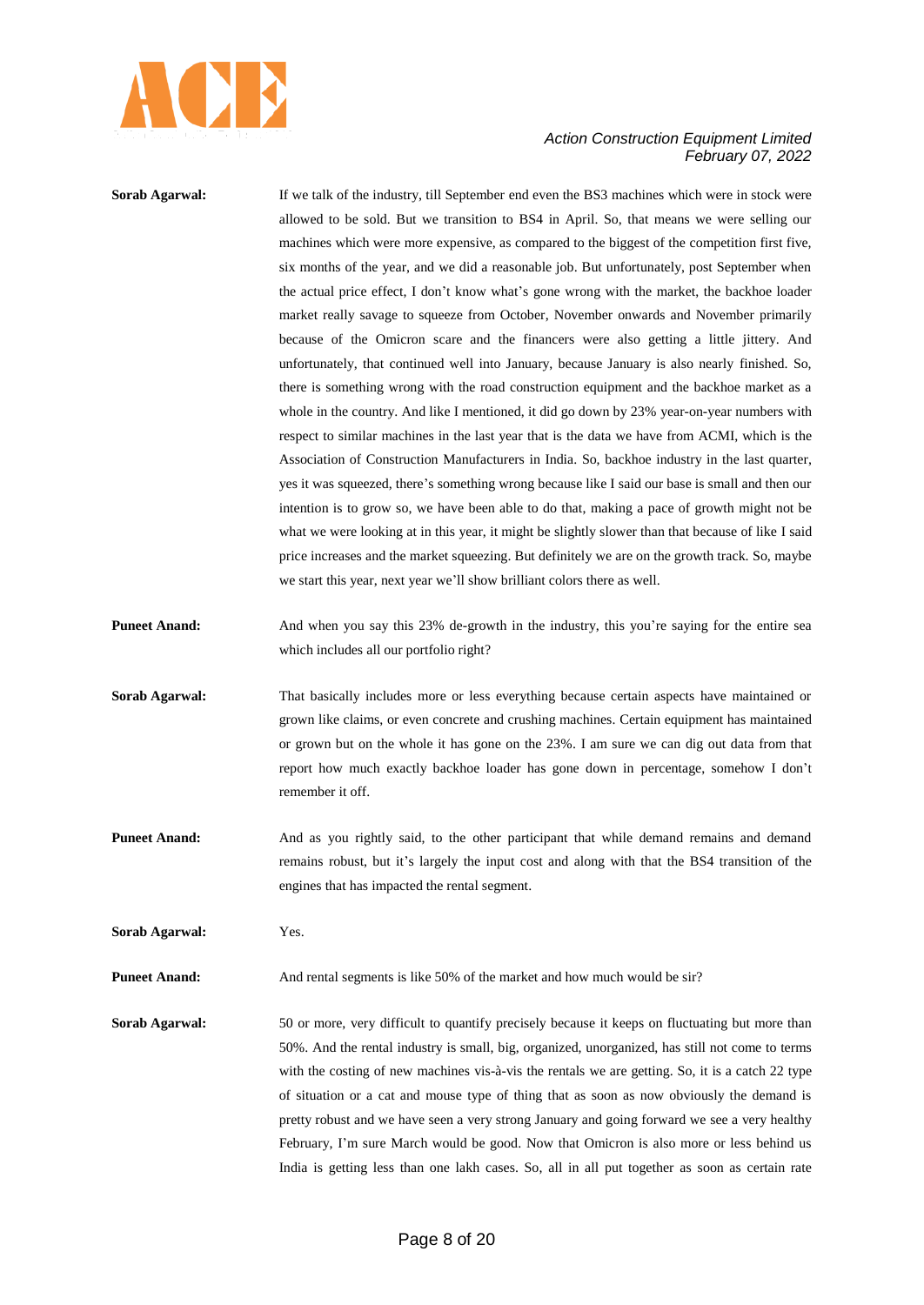

revision start happening pocket wise or area wise within the country with respect to the rentals on a monthly basis for the construction equipment, the demand is only going to go a lot further.

**Moderator:** Thank you. The next question is from the liner Chandrika Siddharth from Rica Enterprises. Please go ahead.

- **Siddharth:** Hi, I'm Siddharth here. I have a few questions. My first question is, we did not have a good quarter, primarily because we did not sell enough cranes. Cranes, which is our main segment did not do well. The construction industry did well, only we didn't do well in crane. What is the reason for this and what is your outlook for the cranes segment for the next one year?
- **Sorab Agarwal:** I would like to answer that, whatever you're saying is totally contrary to what we have just spoken about. Yes, we have not done blockbuster in our crane business. But yes, we have grown our crane business. And if we talk in terms of percentage, we have been able to grow our crane business if we talk sequentially about 11.5%, 12% and around 4.5%, 5% on a yearly basis. Just for the blockbuster growth, but as far as crane, slightly down considerably. The second part what you said construction equipment has done well, no sir. I totally disagree. I just mentioned it has de-grown by 23% whereas we have still grown. So, your question is totally conflict to the facts.
- **Siddharth:** My second question, backhoe loaders grow their own 25% year-on-year this quarter, we were expecting 40% to 50% what's happened, why didn't backhoe loader grow faster. And our strategy of cross selling backhoe loaders to our crane customers working out well or not. Finally, are we still on target to reach the sales of 500 crores from backhoe loaders, 500 crores per year from backhoe loaders within the next two years?
- **Sorab Agarwal:** Here, I would like to say is that, on a quarterly basis, sequential basis we have grown 19% in revenue in the construction equipment space, and within our company in the segment and yearon-year basis 22% whereas we had projected 25%. And we were expecting at any faster than that yes, we were able to attain that primarily because like I mentioned most of the construction equipment industry is slowed down. But we've still been able to grow. But by saying this, I would still like to say that our targets to do 500 crores by FY24 end still holds and we are reasonably confident we will attain it, the last quarter has been hiccup. We are basically confident that we will be somewhere around 500 crores in our construction equipment by FY24. There was another question within your questions about cross selling, yes we are already selling our backhoes within our crane segment customers and we are seeing good results.
- **Moderator:** Thank you. The next question is from the line of Sarthak an Individual Investor. Please go ahead.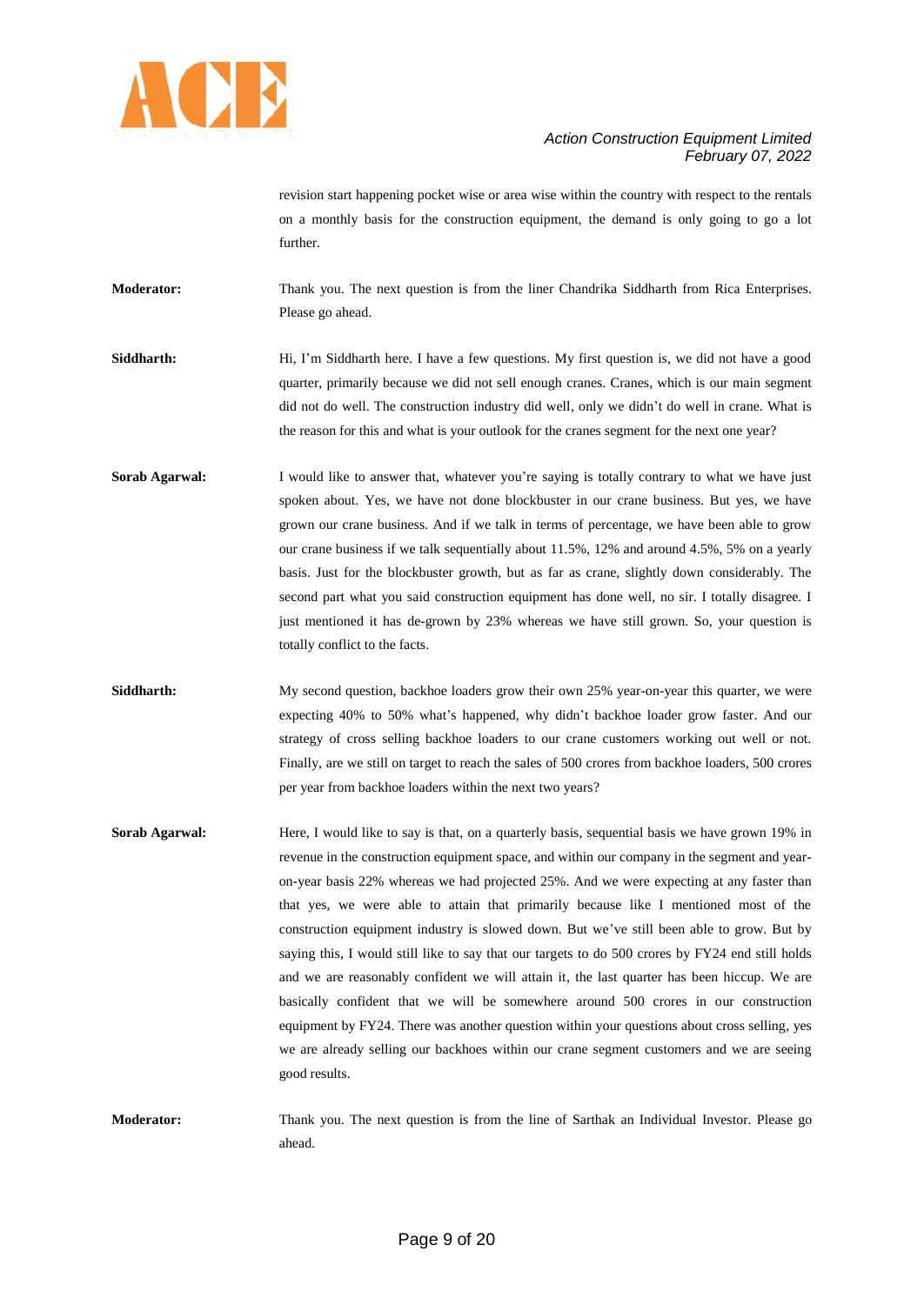

| Sarthak: | Just wanted some detailed explanation about all the products that we have launched for the       |
|----------|--------------------------------------------------------------------------------------------------|
|          | export market as well as the multi activity cranes that we have. So, there is no revenue breakup |
|          | for those multi activity cranes and how they are performing currently. So, could you please      |
|          | throw some light on that as well as the export front like how are we performing with the new     |
|          | backhoe loaders that we have launched as well as the tractors.                                   |

- **Sorab Agarwal:** Our export initiative is definitely taken up well and we are doing pretty okay there. But very, very unfortunately, the container freights out of the country have also become double or triple in quarter two and quarter three, which has seriously affected our export numbers, we have done well, but we could have done even better and that is primarily because of the container freight from a 1500, \$1,000 for example to a destination can become \$7,000 So, there is been a lot of delay which has happened in our existing orders being shipped and then getting delayed and obviously negotiation for fresh orders. And our backhoe as well as our new tractor range for export market otherwise have picked up well. Our multi activity cranes, NX360 and NXT models have picked up well and today they are working with most of the leading manufacturing companies. Already they've been inducted one or two machines there and there and also in all most of the prestigious Metro projects whether it is Delhi or Bombay or Kanpur or Patna or Bangalore. So, yes, I would say a good beginning for these cranes have happened and they have been inducted in most of the leading projects, we would further expect that the numbers will now further start to bloom.
- **Sarthak:** Okay, thank you. And could you please put a number for those multi activity cranes like how much of the cranes revenue we are getting from that if at all possible, estimate?
- **Sorab Agarwal:** We have it in the breakup available with us right now. But let's see how, maybe you can just drop us a small email and then we'll revert back on that.

**Moderator:** Thank you. The next question is from the line of Puneet Anand from Emkay Global. Please go ahead.

**Puneet Anand:** This engine cost in the overall, crane cost what could that be sir?

**Sorab Agarwal:** With BS4 now it is, BS4 again there are two categories one is less than 74 horsepower, one is more than 101 horsepower. So, the engine cost now is approximately for a machine bigger than 101 horsepower, I would say approximately around 11%, 12% or more, I would say 11% to 13%, 13.5% for engines bigger than 75 horsepower. For engines between 50 and 75 horsepower it is about 10% approximately.

**Puneet Anand:** Okay. And between the BS3 and 4 that increase would be around 20%?

**Sorab Agarwal:** A little more than that, between BS3 and BS4 between 70 and 74 horsepower, our price increase has been to the tune of approximately 60%, 65%.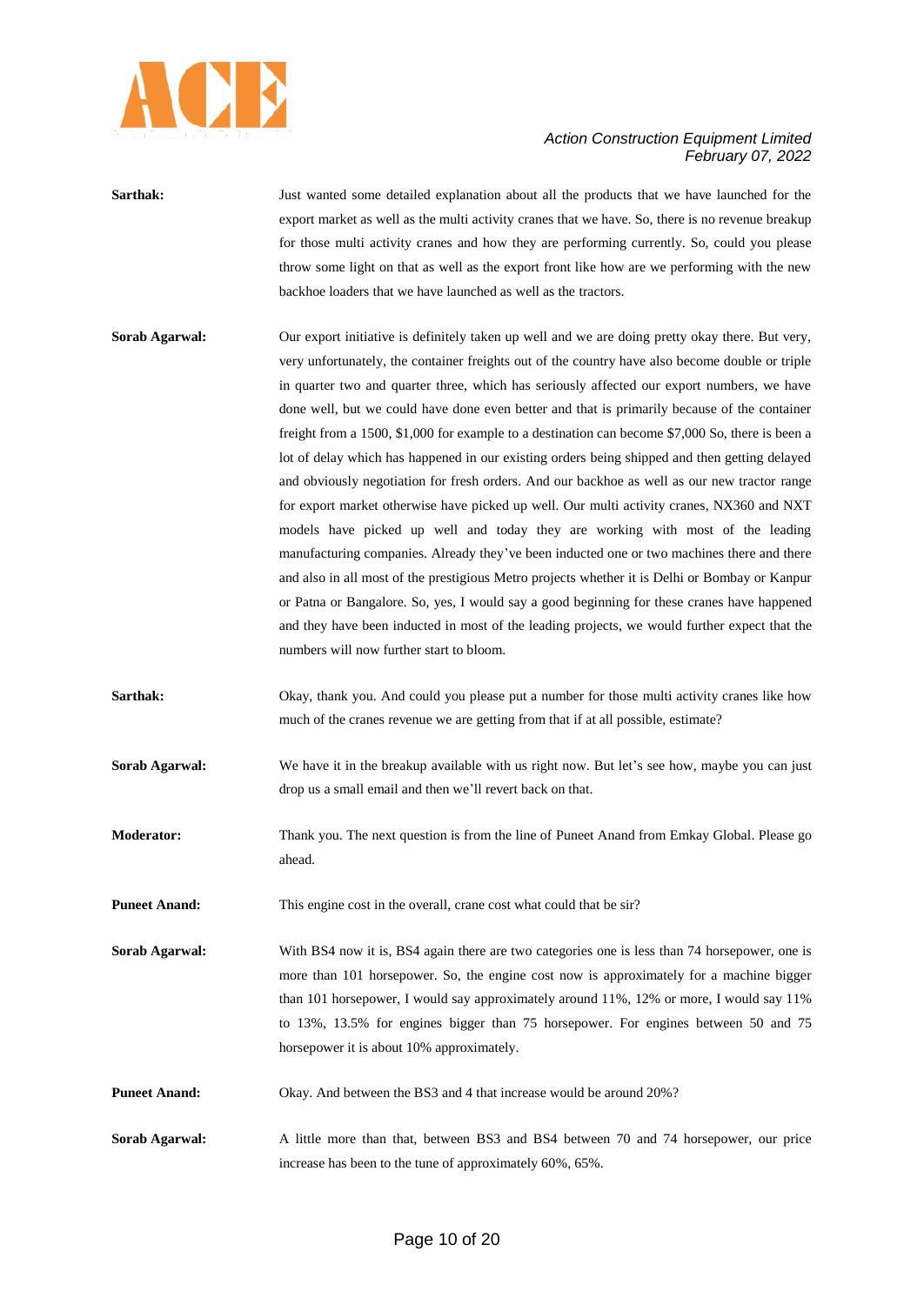

| <b>Puneet Anand:</b> | The engine cost 65%?                                                                                                                                                                                                                                                                                                                                                                                                                                                                                                                                                                                                                                                                                 |
|----------------------|------------------------------------------------------------------------------------------------------------------------------------------------------------------------------------------------------------------------------------------------------------------------------------------------------------------------------------------------------------------------------------------------------------------------------------------------------------------------------------------------------------------------------------------------------------------------------------------------------------------------------------------------------------------------------------------------------|
| Sorab Agarwal:       | The engine cost has gone up, but it's not only the engine cost apart from the 60%, 65%<br>increase in the cost of the engine, a lot of further electronics also get added into because these<br>engines are ECU based engines and they also require these chips and shortages which we are<br>talking about, ECU, electronic controller unit. So, they also require a lot of further probes in<br>electronics and other things and then the entire electrical harness of the machine to become<br>more electronic, with the cluster becoming electronic. So, there is an additional about 40,<br>45,000 apart from the cost of engine increase.                                                      |
| <b>Puneet Anand:</b> | So, if I have to let's assume buy a 75 HP crane, which was earlier BS3 and now from<br>September BS3 is not.                                                                                                                                                                                                                                                                                                                                                                                                                                                                                                                                                                                         |
| Sorab Agarwal:       | Only because of engine and electronics the cost will go up by around 1.5 lakhs approximately.                                                                                                                                                                                                                                                                                                                                                                                                                                                                                                                                                                                                        |
| <b>Puneet Anand:</b> | Okay. And in percentage terms what number be?                                                                                                                                                                                                                                                                                                                                                                                                                                                                                                                                                                                                                                                        |
| Sorab Agarwal:       | Again, it depends, see engines are used in machines, which are about 16, 17 lakhs of cost<br>earlier and also in machines which are about 24, 25 lakhs. So, on a 16, 17 lakh machine if you<br>add the percentage would appear to be more and on a 24 lakh machine if you add this cost, the<br>range would be 6% to 10%.                                                                                                                                                                                                                                                                                                                                                                            |
| <b>Puneet Anand:</b> | Okay. So, this is obviously deterring the demand in some sense?                                                                                                                                                                                                                                                                                                                                                                                                                                                                                                                                                                                                                                      |
| Sorab Agarwal:       | This is there, but the main factor is steel.                                                                                                                                                                                                                                                                                                                                                                                                                                                                                                                                                                                                                                                         |
| <b>Puneet Anand:</b> | And steel is almost like 50%, 60%.                                                                                                                                                                                                                                                                                                                                                                                                                                                                                                                                                                                                                                                                   |
| Sorab Agarwal:       | Steel is about directly, indirectly about 60% of our input cost.                                                                                                                                                                                                                                                                                                                                                                                                                                                                                                                                                                                                                                     |
| <b>Puneet Anand:</b> | And one just trying to understand, the interest rates have been quite soft for some time and a<br>lot of people feel that there could be a hardening in that, that could act as another deterrent in<br>demand, because the renter guy actually must not be buying on some interest and for him the<br>cost increases. So, passing on to the end customers again becomes slightly more difficult. Is<br>that understanding right or?                                                                                                                                                                                                                                                                 |
| Sorab Agarwal:       | No, I would slightly differ on that, because the interest has really softened by a reasonable<br>percentages here and there. So, even if it goes up nominally 0.5%, 1% here and there I don't<br>think that will affect the demand. The interest cost generally does not, with my past experience<br>that we've seen, it generally does not hamper demand in the rental segment. But yes this time<br>it is the sudden and massive increase in their purchasing cost that has affected the rental<br>industry, I'm sure over the next three, four, five months, six months, they'll come to terms and<br>definitely in some quarters, in terms of the certain segment of customers and end users, we |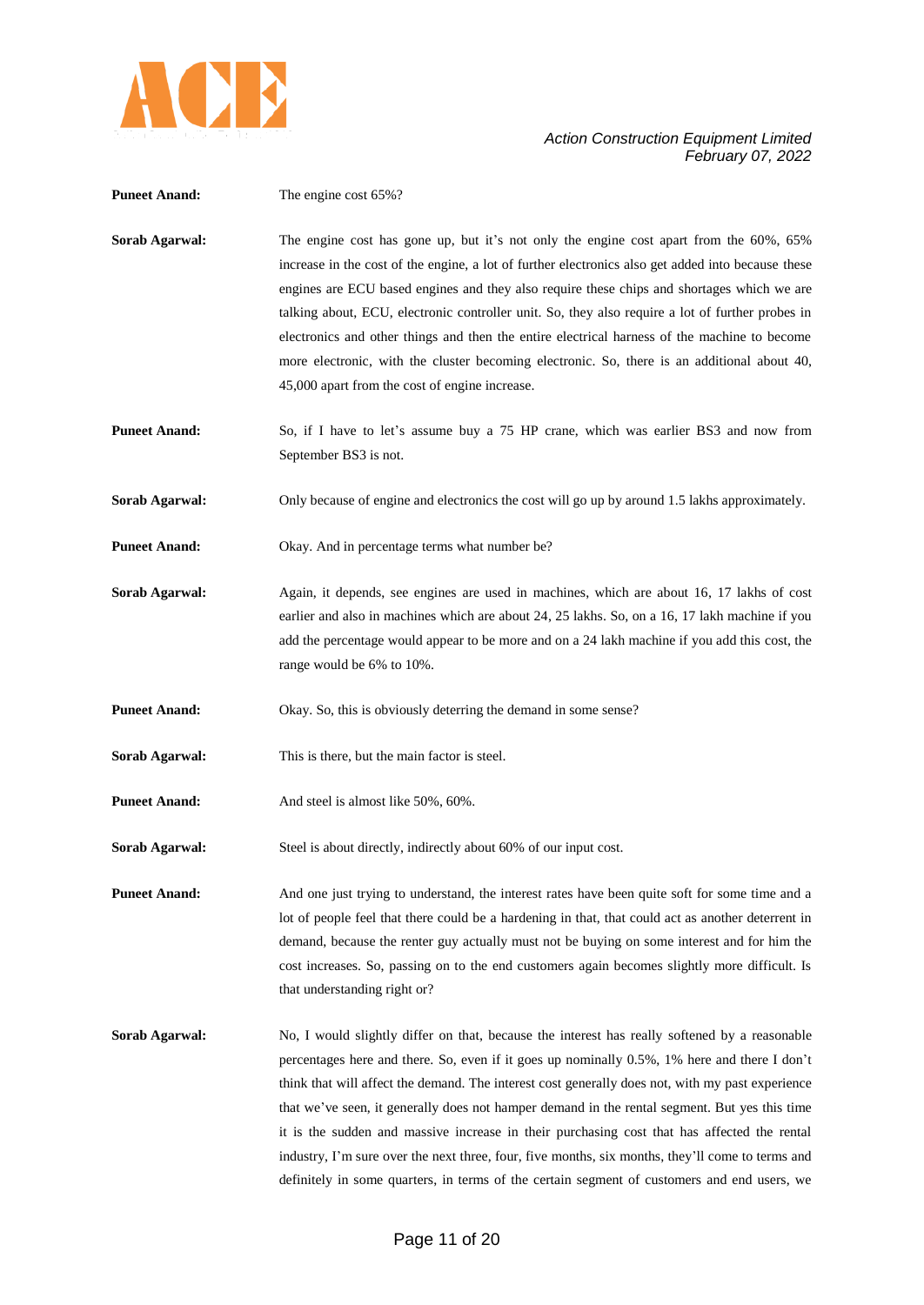

have seen rental increase by about 5%, 10% in the last two, three months, four months, but yes the demand is for at least about 15%, 20% increase in rentals. So, as soon as that happens, then everything will start to flow again. And without that also when it started to grow because if the end users need the cranes and if they are not getting on rent then they have to buy it. So, with the opening up of further rental it is only going to increase.

**Moderator:** Thank you. The next question is from the line of Mayur from Profit Mart Securities. Please go ahead.

**Mayur:** Thank you for the opportunity. I just want to ask, what is the outlook for our next quarter and how do you see quarter four now. Can you share your thoughts, please?

**Sorab Agarwal:** I'm sure it is definitely going to be better than December quarter. And if we talk on year-onyear basis it would be similar or better than our last year numbers. That is what appears to be as of now, but a little hiccup here and there in the month of March, we really can't guarantee but as of now it appears to be similar or better than our last year's performance definitely better than our Q3 performance.

**Moderator:** Thank you. The next question is from the line of Vipul Sanghvi from Systematix Shares. Please go ahead.

**Vipul Sanghvi:** Sir one question. Basically if you can share your read across on the agri equipment segment, why what we hear from some of the players on say plastic pipe size, who cater to the agri market, they are seeing demand being tepid, but as I see we seem to have done reasonably okay, as far as agri equipment. So, your sense on this particular segment of the market, if you can share some thoughts?

- **Sorab Agarwal:** Agri segment in the country has de-grown in the last quarter, because they were abdominal numbers and sales which were happening from one, one and a half years before that. But like I mentioned earlier, our numbers are small, our base is small and the way we intent to grow this business further. So, in that effort of ours, we've still been able to sustain and we were able to increase our number a little. So, that is the main thing and I'm sure we'll continue to do that. Because for us to grow is only by increasing our numbers and a small percentage points in terms of our market share because we have huge market that's our intention.
- **Vipul Sanghvi:** Fair point, how have you seen the first say, January and February till date on that particular market, like usually we are expecting that February and March to be better months?

**Sorab Agarwal:** With respect to agri?

**Vipul Sanghvi:** Yes.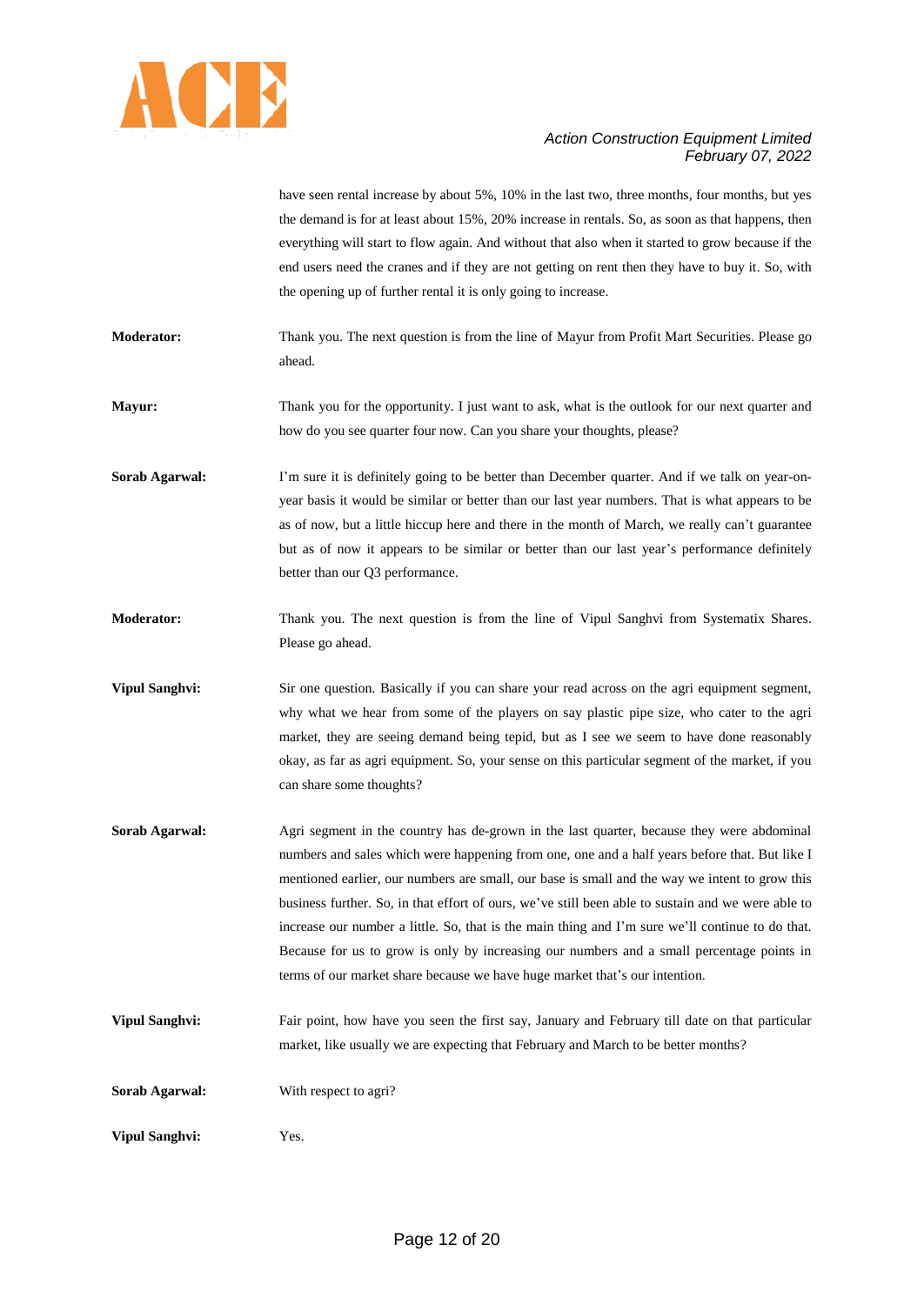

- **Sorab Agarwal:** Hence forth we should be able to post reasonable growth in this quarter. That's what do with respect to our business.
- **Vipul Sanghvi:** Sure. And second question if you can throw some light on how is our working capital behaved in quarter three receivables and inventory?
- **Sorab Agarwal:** to give a perspective. Year-on-year basis, it was at about 44 days, which is now at about 62 days. And in September it was 76 days, so it has improved sequentially. But if we talk of yearon-year, definitely there is a need to improve it further. And it is primarily driven that we are as an aspect like I mentioned that we are expecting good or much better sales during the festive season but somehow the our overall scenario remained a little different. And we are carrying a little excess inventories in our system. So, last year, December we were having around 220 crores of inventory, which is now about 317 crores which I'm sure we'd rationalize by end of March. So, the working cap load again fall in place to about hopefully 145 days by end of March right Luthra?
- **Rajan Luthra:** That's right.
- **Sorab Agarwal:** It is a little elevated as of now specially**.**
- **Vipul Sanghvi:** Okay, so the second number is at 45 days, that's the number, working capital?
- **Sorab Agarwal:** The present December end number 62 days.
- **Vipul Sanghvi:** So, I'm referring to the page #15 of the presentation, which says our FY21 number was 29 days, that has gone to 62 days and should come down as we draw down our inventory by March.
- **Sorab Agarwal:** Yes that's right and.
- **Rajan Luthra:** That's right and we have been supporting our vendors in this tough times we have been paying them early also.
- **Sorab Agarwal:** Mr. Luthra end of March the data that I have in my hand, it says 39 days was our working capital.
- **Rajan Luthra:** Yes, 39 days.
- **Sorab Agarwal:** but the gentlemen is referring 29 days, that's what I am asking.
- **Rajan Luthra:** I will just check but it is 39 days.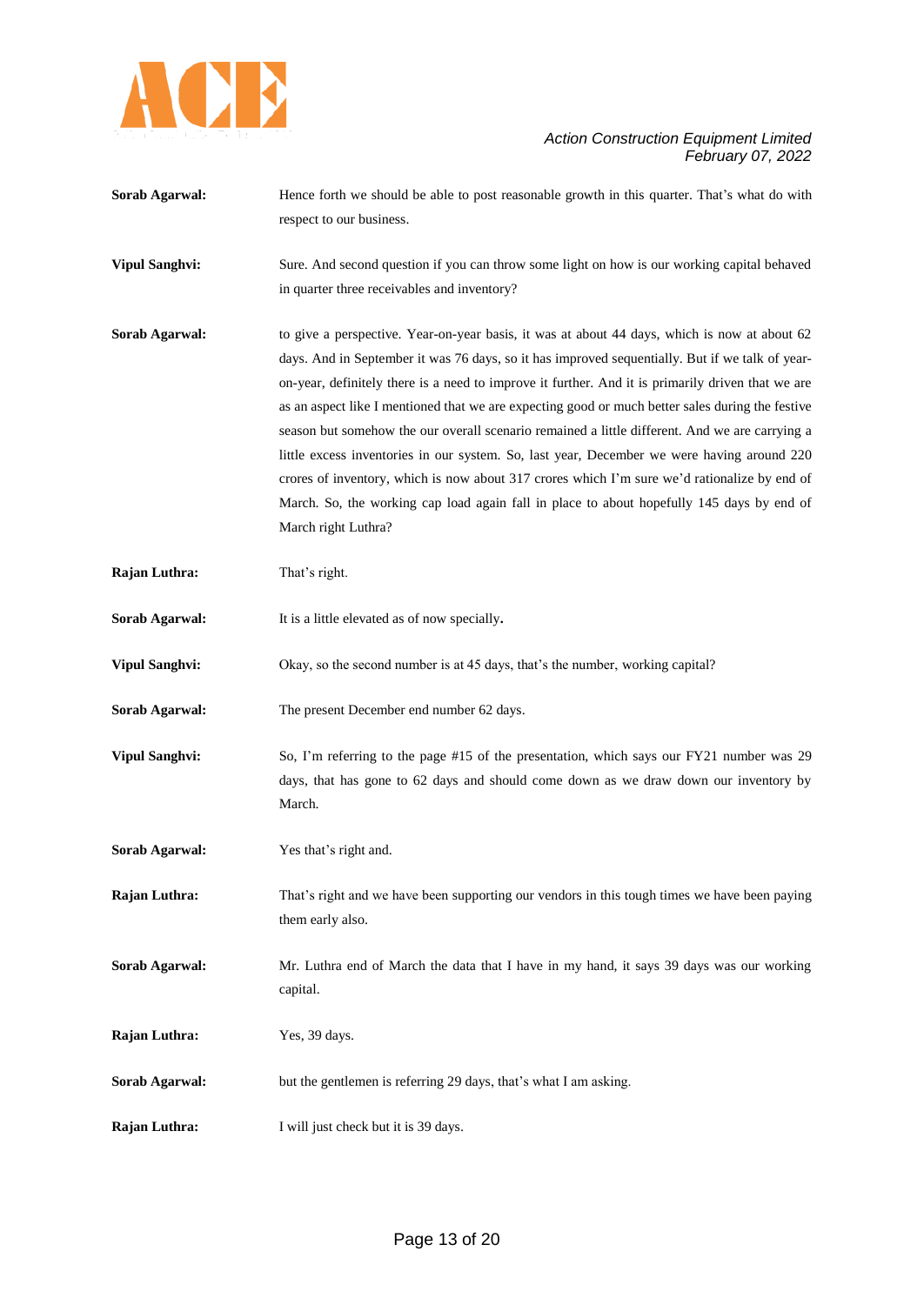

| <b>Vipul Sanghvi:</b> | I am referring to, if you can look at the page #15 FY21, that is March 21 working capital days<br>are at 29.                                                                                                                                                                                                                                                                                                                                                                                                                                                                                                                                                                                                                                                                                                                                                                                                                                                                                                                                                                                                                                                                                            |
|-----------------------|---------------------------------------------------------------------------------------------------------------------------------------------------------------------------------------------------------------------------------------------------------------------------------------------------------------------------------------------------------------------------------------------------------------------------------------------------------------------------------------------------------------------------------------------------------------------------------------------------------------------------------------------------------------------------------------------------------------------------------------------------------------------------------------------------------------------------------------------------------------------------------------------------------------------------------------------------------------------------------------------------------------------------------------------------------------------------------------------------------------------------------------------------------------------------------------------------------|
| Sorab Agarwal:        | I will just recheck and confirm to you.                                                                                                                                                                                                                                                                                                                                                                                                                                                                                                                                                                                                                                                                                                                                                                                                                                                                                                                                                                                                                                                                                                                                                                 |
| Rajan Luthra:         | Is this the current earnings presentation?                                                                                                                                                                                                                                                                                                                                                                                                                                                                                                                                                                                                                                                                                                                                                                                                                                                                                                                                                                                                                                                                                                                                                              |
| <b>Vipul Sanghvi:</b> | Yes.                                                                                                                                                                                                                                                                                                                                                                                                                                                                                                                                                                                                                                                                                                                                                                                                                                                                                                                                                                                                                                                                                                                                                                                                    |
| Sorab Agarwal:        | varun check please check if by mistake something wrong has been mentioned.                                                                                                                                                                                                                                                                                                                                                                                                                                                                                                                                                                                                                                                                                                                                                                                                                                                                                                                                                                                                                                                                                                                              |
| <b>Management:</b>    | Sure, sir I'll check it up.                                                                                                                                                                                                                                                                                                                                                                                                                                                                                                                                                                                                                                                                                                                                                                                                                                                                                                                                                                                                                                                                                                                                                                             |
| Sorab Agarwal:        | It is 39 days I can commit on that. Because before end of March and end of December last year<br>20 was 44 days, end of December 21 it is 62 days, and we are very hopeful it should be around<br>45 days by end of March. What Mr. Luthra was mentioning, end of March our creditor days<br>was around 330 crores of the creditor the creditor amount, today it is 282 crores. So, we have a<br>reasonable scope to put it right in the next one or two months.                                                                                                                                                                                                                                                                                                                                                                                                                                                                                                                                                                                                                                                                                                                                        |
| <b>Moderator:</b>     | Thank you. The next question is from the line of Surat Devra from Paladin Capital. Please go<br>ahead.                                                                                                                                                                                                                                                                                                                                                                                                                                                                                                                                                                                                                                                                                                                                                                                                                                                                                                                                                                                                                                                                                                  |
| <b>Surat Devra:</b>   | I am just trying to understand what's happening on the demand side. So, you mentioned a few<br>times that, post Diwali the demand has just cooled off. And I'm trying to understand if that is<br>due to high prices or if that is due to some weakness that the contractors, that renters who buy<br>from you, or whoever is using the product, are they seeing weakness in their usage of those<br>products, because tenders are not being put out, or there are some other issue, or there's no<br>credit in the market and they're not able to access credit and therefore they cannot buy the<br>equipment?                                                                                                                                                                                                                                                                                                                                                                                                                                                                                                                                                                                        |
| Sorab Agarwal:        | I don't think so, that is not the reason. There is a definite demand, a good demand in the infra<br>and the construction side with the contractors and the end users even in the manufacturing side.<br>And December, we saw our order books selling up again, November was slow. Because that<br>Omicron thing, internationally globally has started to this thing, and the financial became a<br>little tight in terms of leaving out finance. So, November was a little not so good. December<br>was the order booking was very good, even execution was reasonably okay, January has been<br>very strong. And we have entered with a strong this thing in February. So, the demand is<br>definitely there, it's just that it can be further increased or improved. As soon as most of the<br>rental segment either comes in terms with the current machine pricing vis-à-vis the rentals or if<br>we say the rentals end up increasing a little bit more, which I'm sure will happen, then the free<br>flow will start again. But the demand that the end user is reasonably okay. we have not seen so<br>much supply shortening from end users, contractors, and real estate is going very strong. |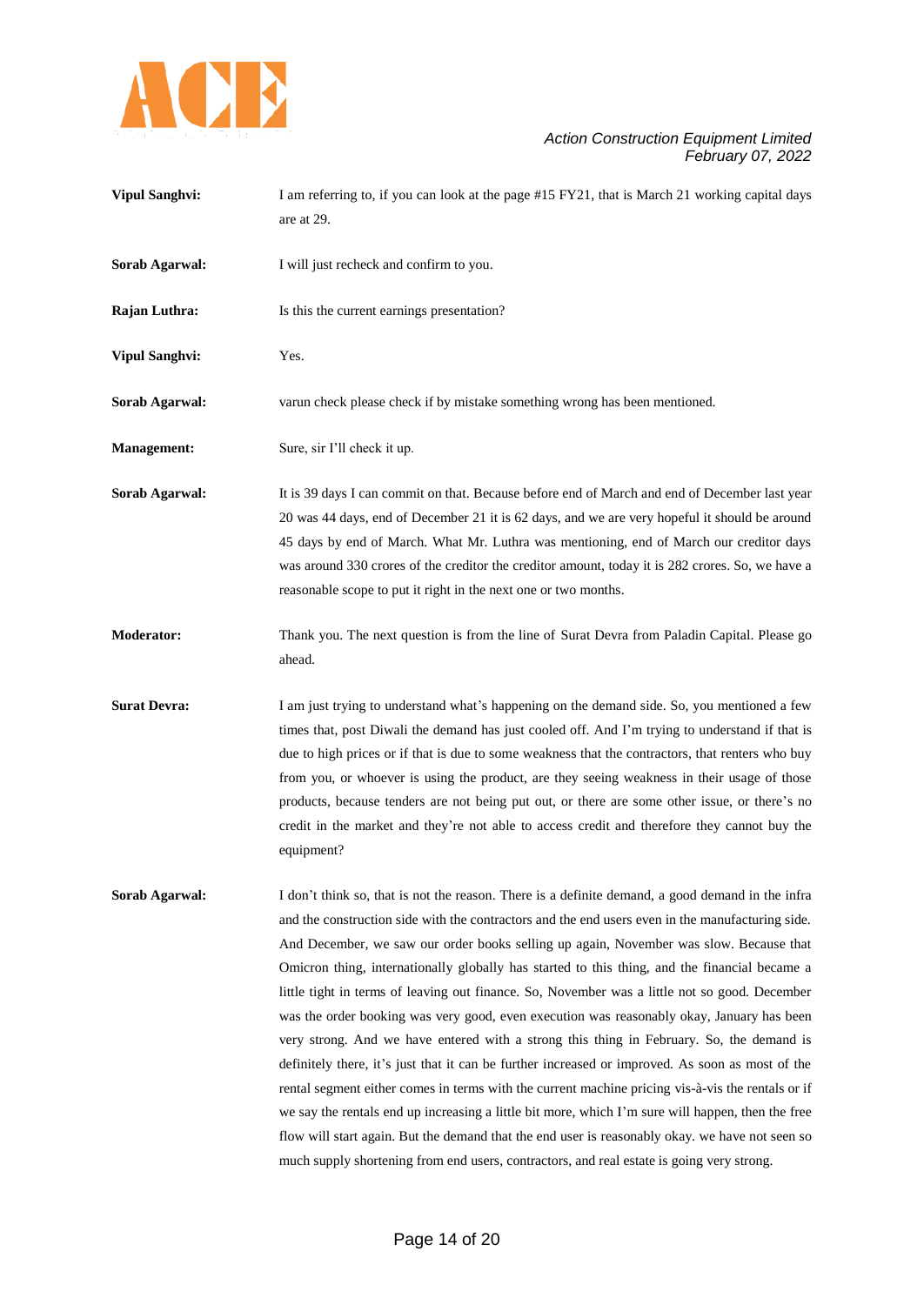

| <b>Surat Devra:</b> | Right. And of the total sales what percent, you don't rent anything at all, you might be selling |
|---------------------|--------------------------------------------------------------------------------------------------|
|                     | to rentals but you don't rent anything yourself?                                                 |
|                     |                                                                                                  |
| Sorab Agarwal:      | Very few we do have rental division where we give to our players which are predominantly for     |
|                     | the real estate segment, we have a fleet of tower cranes for rental which contributes about 10,  |
|                     | 12 crores to revenue at the year, right Luthra?                                                  |
| Rajan Luthra:       | That's right sir. In nine month we have done around 10.5 crore.                                  |
| Sorab Agarwal:      | Yes, 14, 15 crores on our year basis. And we have a small fleet of road construction machinery   |
|                     | which was initially created as demo machines and to be supplied to bigger projects on rental     |
|                     | basis so that to prove the worth of the machine so we still carry that fleet of 20 odd equipment |
|                     | plus, minus in our rental business.                                                              |
| <b>Surat Devra:</b> | So, say to say there are vast majority of the sale +90% outright sale and out of that 90%, 95%   |
|                     | how much is going to renters versus people who are using is, actual users?                       |
| Sorab Agarwal:      | You'll have to repeat your question. I was not able to figure that out, sorry.                   |
| <b>Surat Devra:</b> | No, so I am saying out of 95% of your sales which is outright sale, what percentage of the       |
|                     | buyers are renters versus actual users?                                                          |
| Sorab Agarwal:      | Okay. So, not 95, I would say 99% of our sales, because if you talk or look at the turnover vis- |
|                     | à-vis with the rental turnover 99% of our sales is the actual sales to end to customers. And, I  |
|                     | would say more than 50% or approximately plus minus goes to rental and balance goes to end       |
|                     | users directly.                                                                                  |
| <b>Surat Devra:</b> | Okay, and what is the financing arrangement that these buyers usually have, how much do they     |
|                     | pay from there pockets versus they borrow?                                                       |
| Sorab Agarwal:      | See all the leading NBFCs and banks are funding our equipment. And you are getting               |
|                     | depending on the customer profile, the margin requirement could be anywhere between 5%           |
|                     | 10% going up to 30%, 35%, depending on the customer profile. So, customers get financing,        |
|                     | even they get 100% financing. Certain bigger customers can get 100% financing, but I would       |
|                     | say it's 5%, 10% upfront margin requirement going up to 30%, 35%. There are flaps,               |
|                     | somewhere LTVs around 70%, 75%, 85% depending on the strength of the balance sheet of            |
|                     | the individual customers.                                                                        |
|                     |                                                                                                  |

**Surat Devra:** Okay, and the availability of credit, in your opinion is not an issue, is not a reason why there's any issue or there's no challenge you are seeing on that front?

**Sorab Agarwal:** There was an issue in the second half of November, going into till about, I would say mid of December for that one month intervene period, mid-November to mid-December, there was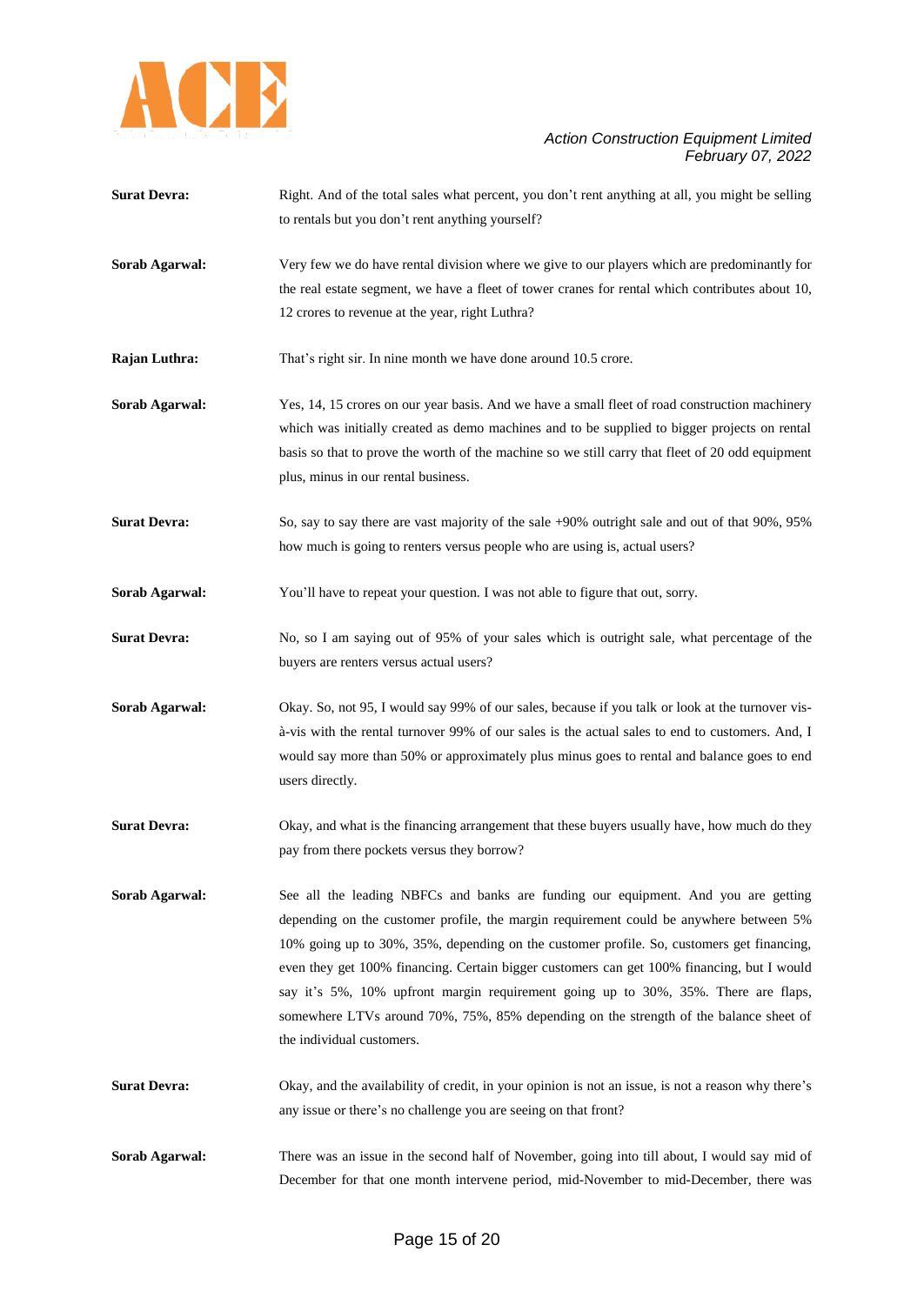

definitely a credit squeeze by the NBFC. They were scared what will happen because of Omicron or whatever, whatever. But, by the end of December, we saw things were sort of line, yes.

**Moderator:** Thank you. The next question is from the line of Ashwini Sharma from Anand Rathi. Please go ahead.

**Ashwini Sharma:** Sir my first question is on the defense. So, what is the kind of tender pipeline do you see on the defense side?

- **Sorab Agarwal:** See, we have in the last three, four months back some good orders that multipurpose 4x4 tractor and then the DRDO orders with respect to the special cranes, which are going to be modeled on the missile launchers, then certain other cranes for again, missile testing, for the bigger missile that we produce in our country, and then again some DRDO orders. So, that is what we have been able to do in the last three, four months but all of this was based on the hardware of the one and half, two years. So, in the pipeline, we have further reasonable amount of three, four bigger inquiry or let's say requirements which has also been worked upon simultaneously. So, if everything goes well, in the first half of next year, we should see a couple of them reasonably bigger ones maturing. And one or two still left for the second half of next year yes.
- **Ashwini Sharma:** So, if I have to see the contribution from defense let say after 23 or 24, what number would you like to give sir?
- **Sorab Agarwal:** Can you just repeat your question again please?
- **Ashwini Sharma:** So, in terms of revenue contribution, let's say from defense in 23 or 24, what number you would like to put?
- **Sorab Agarwal:** In FY23 we should be doing anywhere between 100 to 150 crores in defense if not more. If not more, the possibility is that this 100 to 150 crores can be exceeded in FY23.

**Ashwini Sharma:** Sir, that's helpful. Sir my second question is on the price hike, if you can help me with the price hike which we would have taken in Q3 and also on a nine month basis?

- **Sorab Agarwal:** Like I said, even I'm confused and I forgot we took a price hike in November last year, then we took a price hike in January, then we took a price hike in March, then we took a price hike in June. And then finally we took a price hike again in November. I am myself a little confused on the total quantum but should be somewhere between 20% to 26%. I am myself confused about the percentages so many have happened.
- **Ashwini Sharma:** This would be predominantly in the crane?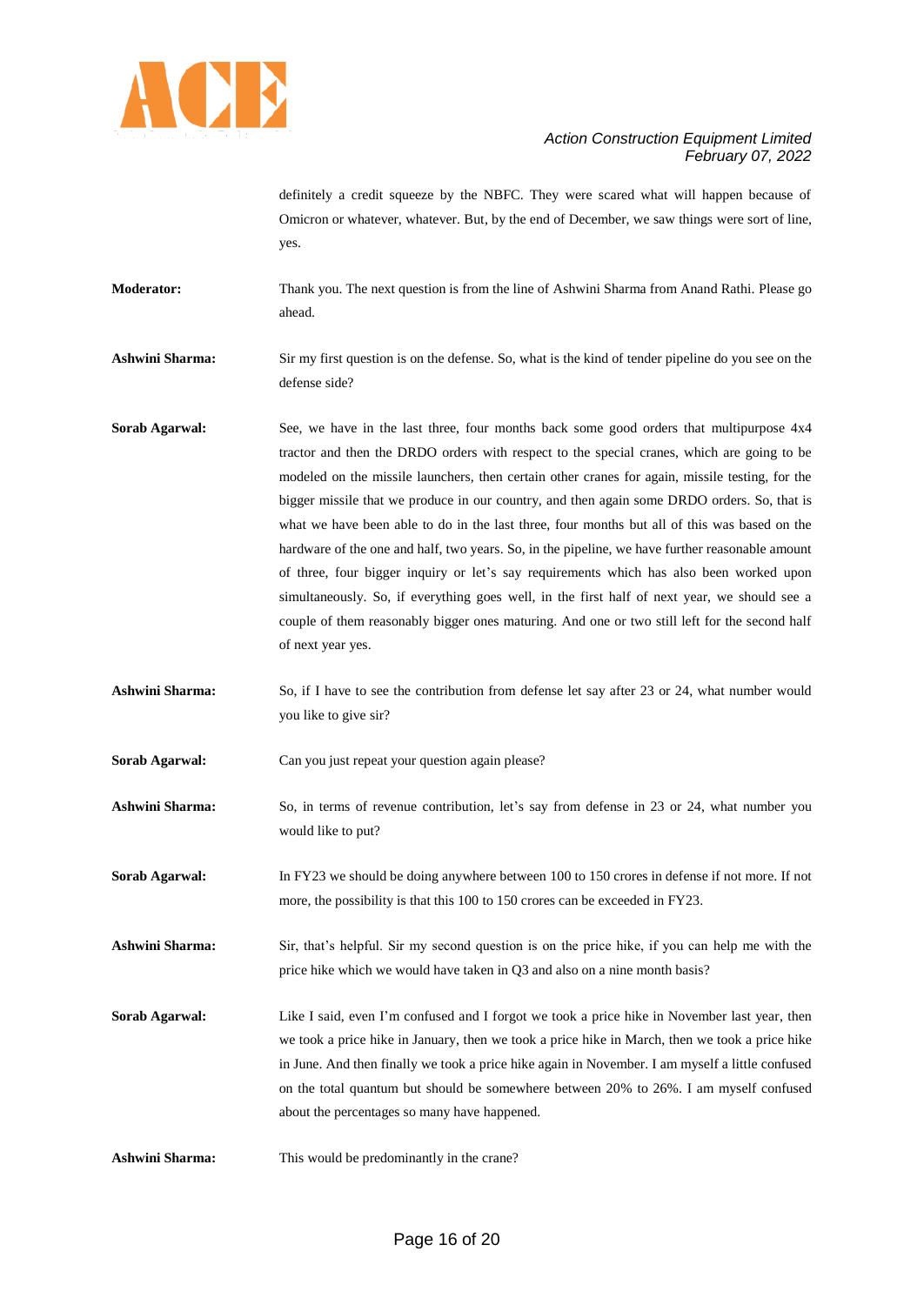

- **Sorab Agarwal:** What I am talking about is with respect to crane and something similar little here and there has happened with respect to other machines.
- **Ashwini Sharma:** Sir, can we expect another round of price hike in current quarter as well?
- **Sorab Agarwal:** No, we don't want to do, luckily steel prices did cool off a little end of December. So, I don't think so, we cannot afford to have another price increase, it will be very detrimental for the market. But if the need be, if the inflation continues unabated, and things further go, then we'll be left with no other option. But we have no intention of increasing our prices at the current juncture further. Just for example, with respect to backhoe loaders, the construction equipment segment, we had a price increase on 1st of January also after November. But yes as of now, whatever we wanted to do has been put in place and now we just want to increase our numbers and just hope that the commodity remains the way it is or further slides down so that we get the benefit in our selling.
- **Ashwini Sharma:** Right sir. One last question to Mr. Luthra. Sir what would be the cash on book, end of Q3 quarter?
- **Rajan Luthra:** We had nearly 185 crores.

**Moderator:** Thank you. The next question is from the line of Sarthak an Individual Investor. Please go ahead.

- **Sarthak:** So, first of all, I just wanted to ask what are the capacity utilizations for segments individually, and if you could throw a light on what type of capacity utilization we are expecting in the next year, as well as because our operating leverage will kick in and we'll have a better margin upfront. So, that's the main reason I wanted to know about this?
- **Sorab Agarwal:** In cranes we are currently working at about 50% to 60%. So, we have enough room to further be able to produce more. In construction equipment, we are close to about 35%, but metal handling we are about 80% and we are already planning that we need to expand something quickly to cater to the next year. And, in agri again we are at about 35%.
- Sarthak: So, basically we are expecting margins to increase when this goes to around 50, 55 in construction equipment and agri as well right. We planning to remain on the same margins to increase our market?
- **Sorab Agarwal:** Margin all across, even in cranes and construction equipment and agri will further increase with increasing utilization for sure. operating leverage will kick in, assets which are not to use totally will get utilized and obviously fixed cost remaining similar to what they are definitely operating leverage will come in and in improving utilization the margin profile will start changing in these segments and that's how in cranes we are already about 11%, 12%. So, we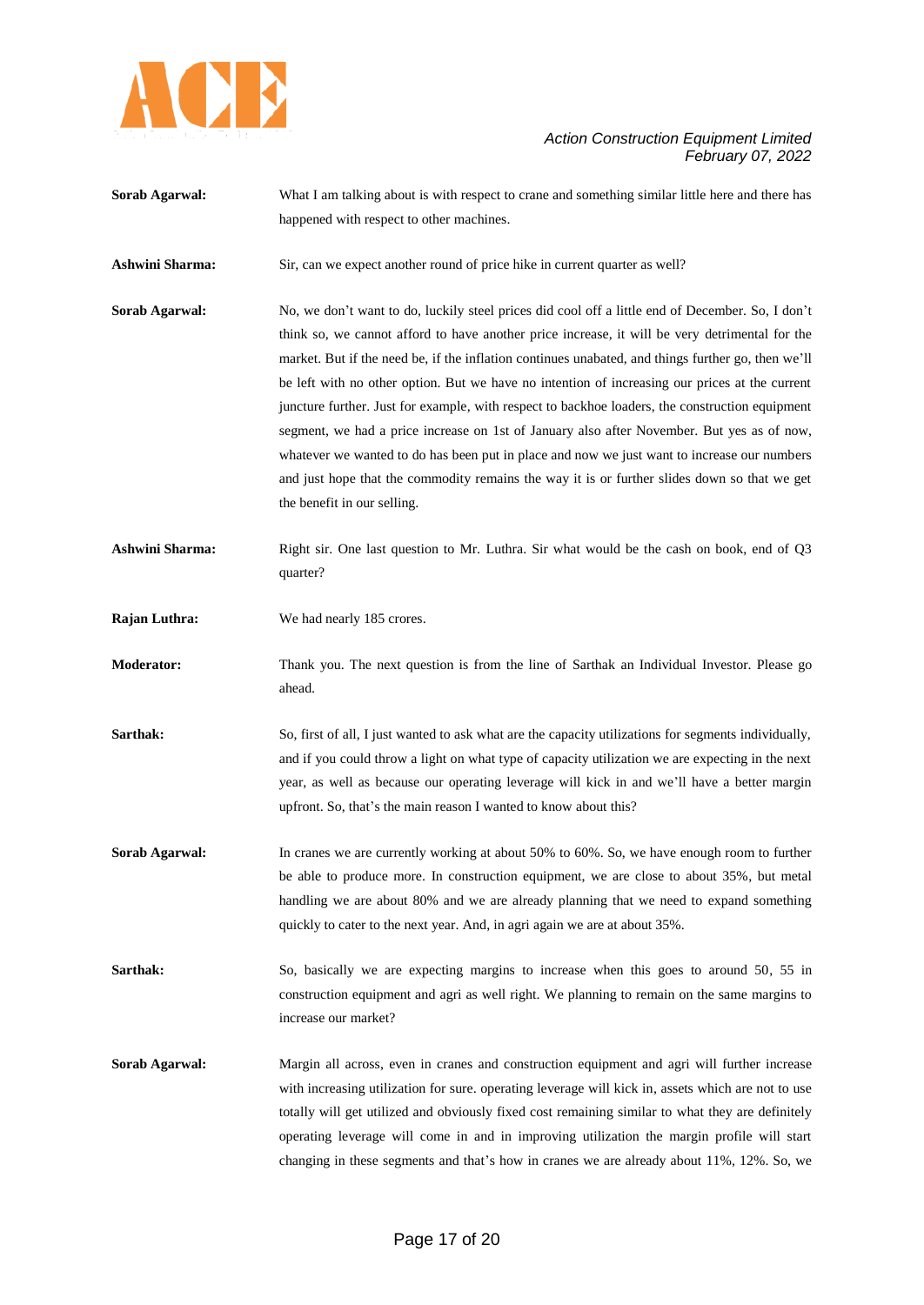

might go to 13%, 14% these segments will come to 10%, 12% so on the whole we will be easily around 11.5, 12% is easily possible.

- **Sarthak:** So, by 2025 the target that we have of 2500 crores with around 14% to 15% margin. So, that is on track currently?
- **Sorab Agarwal:** I think so, but it is not up to 25 it is FY24. So, in the next two, two and a half years our target is doing 2500 and 13% to 14% I do not know, 14%, 15% is possible but yes 13% to 14% is what we think should be realistically possible.
- **Moderator:** Thank you. The next question is from the line of Sarika Kushashiya an Individual Investor. Please go ahead.
- Sarika Kushashiya: If you can elaborate we seem to have added some capacities during the quarter under which segment would that be?
- **Sorab Agarwal:** No, we have not added any capacity during the quarter. We can produce 800 cranes per month, we can produce 150 construction equipment per month, we had a capacity to produce 175 metal handling per month and about 600 agri per month.
- **Sarika Kushashiya:** Okay. So, the CAPEX which actually has been planned for the year have we already send?
- **Sorab Agarwal:** I couldn't figure out your question.
- **Sarika Kushashiya:** Okay. So, probably we were to undertake some 40, 50 crores of CAPEX during the year.
- **Sorab Agarwal:** Yes. That's something different. An ordering is well underway as of now. So, it has got slightly delayed. So, we are planning to set up a world class paint shop, keeping in mind our product quality in India as well as for the export. So, that is under planning and execution as of now. So, some part of it might come in quarter four, but most of it will go into the next year.
- **Sarika Kushashiya:** Okay. And at what point would you be comfortable adding significant CAPEX taking into account the union budget and the continuous ongoing?
- **Sorab Agarwal:** This should be looking only in FY24.
- **Sarika Kushashiya:** FY24?
- **Sorab Agarwal:** Yes, once we are on track to our 2500 crore, then we might need to add capacity.
- **Moderator:** Thank you. The next question is from the line of Ashok an Individual Investor. Please go ahead.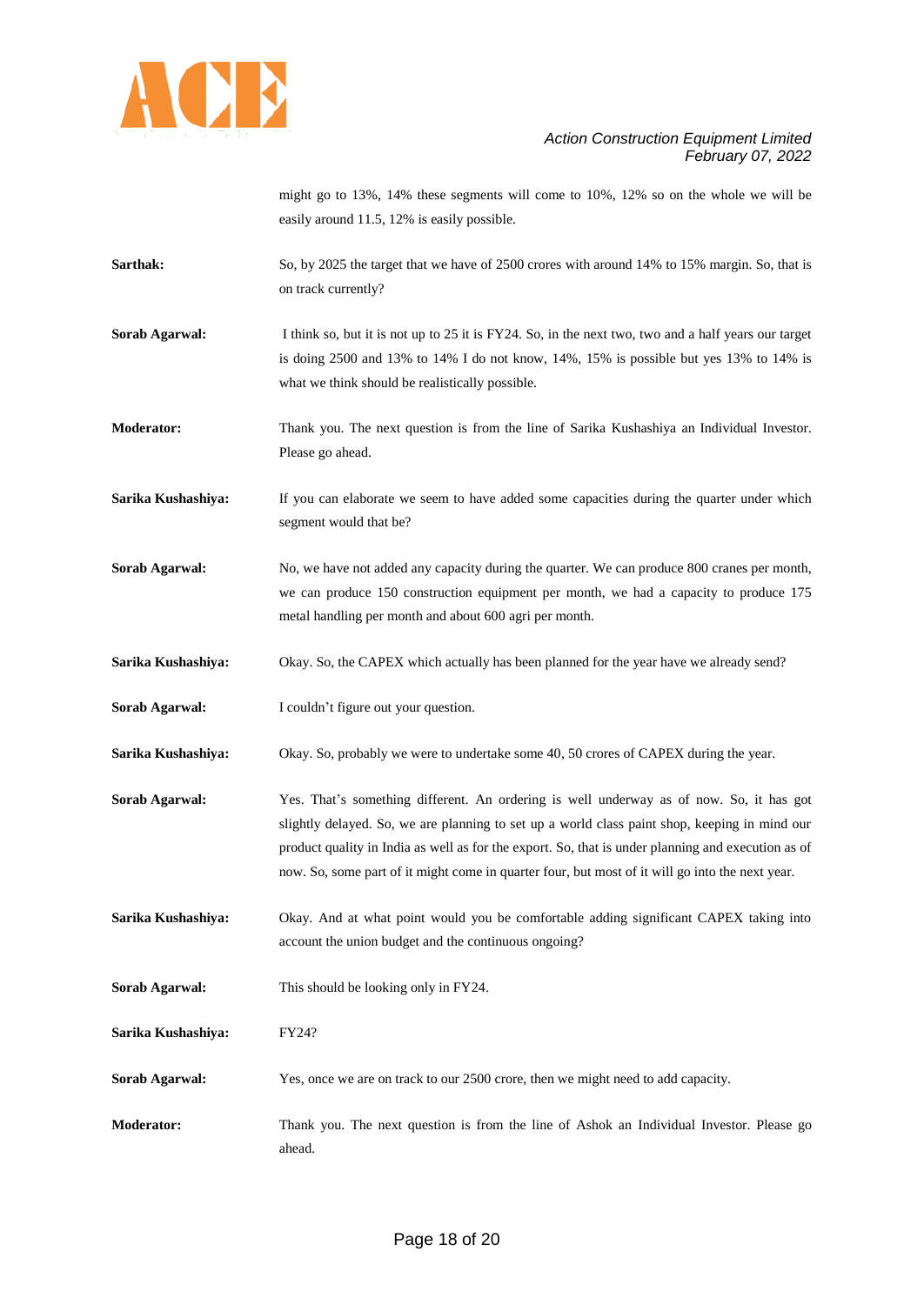

- Ashok: So, a couple of questions. First one is on the side of market share. So, how do you see the market share panning for machine handling products.
- **Sorab Agarwal:** We are close to at about 25% right now. And going forward, it is 24%, 25%, yes. And going forward in the next one, two years we should be somewhere around 28%, 30% with respect to market share for machine handling. In mobile cranes, we are already about 62%, 63%, maybe a percentage more within this quarter, which cannot be verified as of now. And we are hopeful that in the next year we should be crossing 65%, 66% there as well. With respect to backhoe loaders and agri obviously, our base is small. There we are not really looking at market share, because not worth mentioning but we are looking at increasing our revenues every year by at least 25%, 50% if not more, what's our target.
- **Ashok:** Sure. And as I understand that the capacity utilization is still sub 50% level, how's the demand side pull from the market, so that we can ramp up the capacity utilization, I understand operating leverage will kick in, but unless there is a demand from the market, we may not be able to get much benefit from this. So, how do you see the demand side?
- **Sorab Agarwal:** The demand side from middle of December has picked up very well. And January, we saw really good demand going well into February we are already on 7th today. So, the demand seems to be robust. Yes, in the construction equipment segment and agri there is a little slowness. But, like I said in these two segments are base is small. So, we really not worried.
- Ashok: And the last one on the strategic side, since one of your competitor who is in the crane business is not doing financially well. So, are we also seeing that the Eastern part of market is also getting good for us now?
- **Sorab Agarwal:** Which part of the market?
- **Ashok:** Eastern part of India, because one of your competitors is not doing well financially. So, I understand that there can be an opportunity for us to grab that market share as well from the competition?
- **Sorab Agarwal:** With respect to our bigger cranes and crawler cranes and truck cranes where we compete with them, definitely we are seeing better traction.
- **Moderator:** Thank you. Thank you, ladies and gentlemen that was the last question for today. I would now like to hand the conference back to the management for their closing comments.
- **Sorab Agarwal:** Yes, thank you. Like I mentioned that we are very hopeful that our Q4 should be similar or slightly better as compared to our last Q4 and we are very hopeful and bullish for the next year. With most of the growth drivers in place and our things seem to be sorted out for us and we are looking at the incremental growth with respect to specially our construction equipment and agri business. And yes, cranes and material landing are also we feel that will contribute in